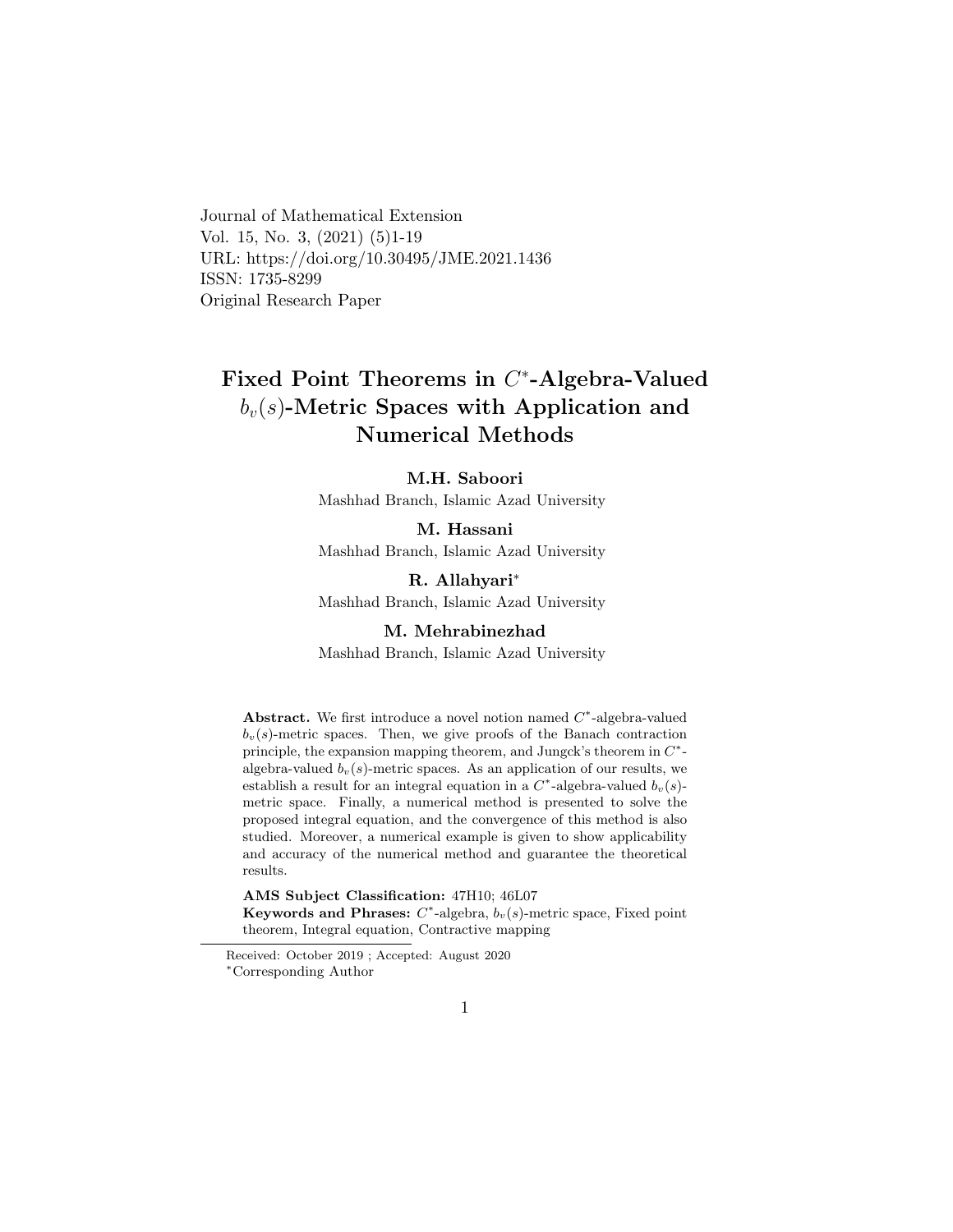### 1 Introduction and Preliminaries

Banach contraction principle [\[4\]](#page-16-0) was introduced by Banach in 1922, and later it is called the fixed point theorem. The fixed point theorem is a strong tool for solving existence problems in many branches of mathematics and physics.

Bakhtin [\[3\]](#page-16-1) introduced b-metric spaces as a generalization of metric spaces and proved analogue of the Banach contraction principle in bmetric spaces. In the paper  $[6]$ , Branciari introduced the concept of *v*-generalized metric spaces. Radenović and Mitrović  $[12]$  introduced the concept  $b_v(s)$ -metric spaces as a generalization of metric spaces, bmetric spaces, and v-generalized metric spaces. On the other hand, Ma et al.  $[11]$  presented the concept of  $C^*$ -algebra-valued metric spaces. Later, this line of research was continued in  $[1, 5, 8, 9, 10, 14, 15, 16]$  $[1, 5, 8, 9, 10, 14, 15, 16]$  $[1, 5, 8, 9, 10, 14, 15, 16]$  $[1, 5, 8, 9, 10, 14, 15, 16]$  $[1, 5, 8, 9, 10, 14, 15, 16]$  $[1, 5, 8, 9, 10, 14, 15, 16]$  $[1, 5, 8, 9, 10, 14, 15, 16]$  $[1, 5, 8, 9, 10, 14, 15, 16]$  $[1, 5, 8, 9, 10, 14, 15, 16]$  $[1, 5, 8, 9, 10, 14, 15, 16]$  $[1, 5, 8, 9, 10, 14, 15, 16]$  $[1, 5, 8, 9, 10, 14, 15, 16]$  $[1, 5, 8, 9, 10, 14, 15, 16]$  $[1, 5, 8, 9, 10, 14, 15, 16]$  $[1, 5, 8, 9, 10, 14, 15, 16]$ , where several other fixed point results were obtained in the framework of  $C^*$ -algebra-valued metric, as well as (more general)  $C^*$ -algebra-valued b-metric spaces. Now, in this paper, we introduce a new notion  $C^*$ algebra-valued  $b_v(s)$ -metric spaces. Then, we prove the Banach contraction principle, expansion mapping theorem, and Jungck's theorem [\[2\]](#page-16-7) for  $C^*$ -algebra-valued  $b_v(s)$ -metric spaces. Also, we state a result for an integral equation in a  $C^*$ -algebra-valued  $b_v(s)$ -metric space, which demonstrates an application of our main theorem. Finally, we propose a numerical method for solving the integral equation and investigate the convergence of this method. Moreover, to illustrate an application and accuracy, we present a numerical example, which guarantees the theoretical results.

We provide some auxiliary facts which will be used in the rest of the paper. Throughout this paper,  $A$  always denotes a unital  $C^*$ -algebra with a unit  $1_A$ . We call an element  $a \in A$  a *positive element*, denoted  $a \succeq 0_A$ , if  $a \in \mathbb{A}_h$  and  $\sigma(a) \subseteq \mathbb{R}_+ = [0, +\infty)$ , where  $\mathbb{A}_h = \{a \in \mathbb{A}_h\}$ :  $a^* = a$ . The set  $\mathbb{A}_+$  indicates the positive elements of  $\mathbb{A}_+$ . Also,  $\mathbb{A}' = \{a \in \mathbb{A} : xa = ax, \text{for all } x \in \mathbb{A}\}.$ 

<span id="page-1-0"></span>**Lemma 1.1.** [\[13\]](#page-17-6) Let  $\mathbb A$  be a unital C<sup>\*</sup>-algebra with unit  $1_{\mathbb A}$ .

- (1) If  $a, b \in \mathbb{A}_h$  with  $a \preceq b$  and  $c \in \mathbb{A}$ , then  $c^*ac \preceq c^*bc$ .
- (2) For all  $a, b \in A_h$ , if  $0_A \preceq a \preceq b$ , then  $||a|| \preceq ||b||$ .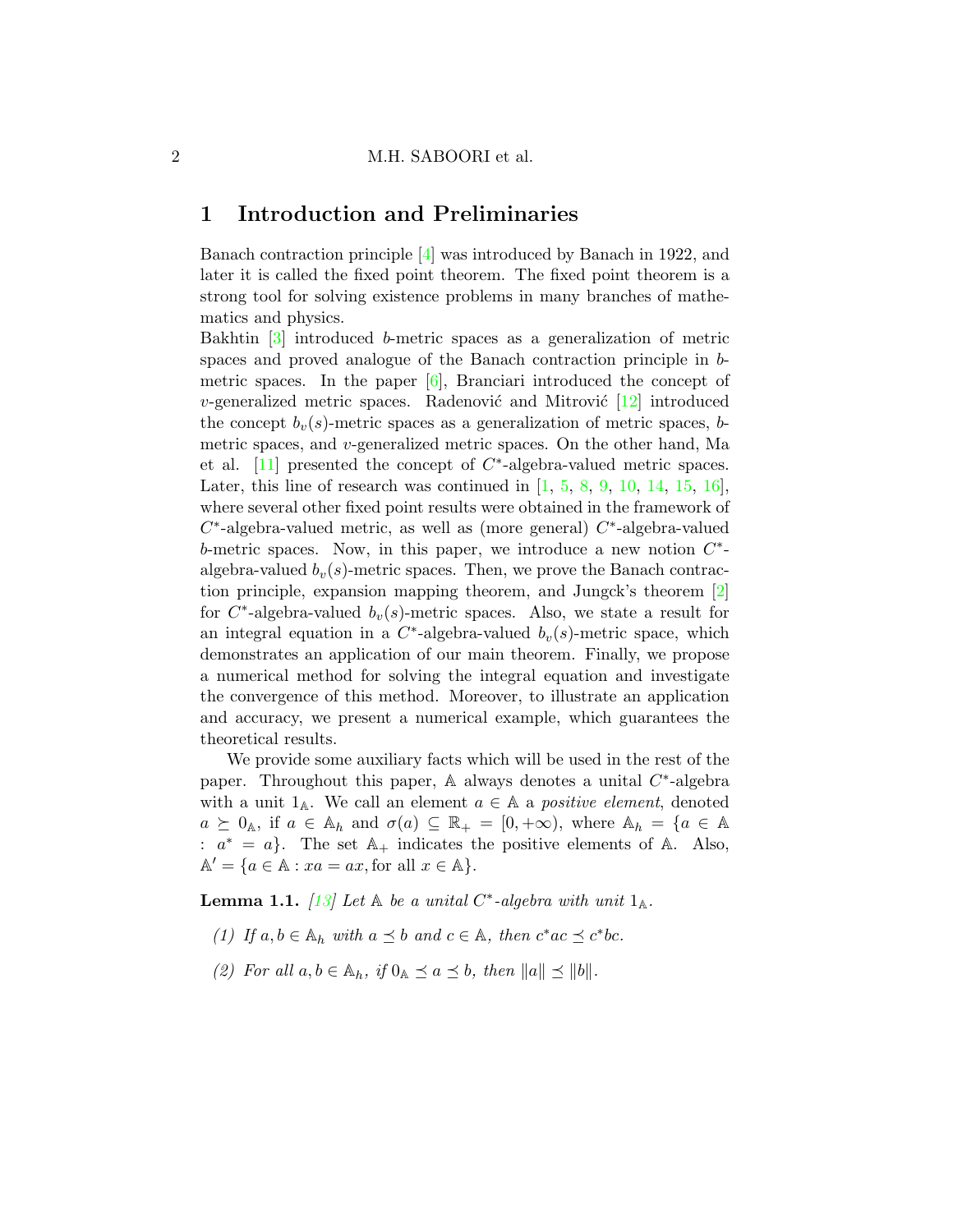<span id="page-2-2"></span>**Lemma 1.2.** [\[7,](#page-16-8) [13\]](#page-17-6) Suppose that  $\mathbb A$  is a unital C<sup>\*</sup>-algebra with unit  $1_{\mathbb A}$ .

- (1) For any  $x \in \mathbb{A}_+$ , it follows that  $x \preceq 1_\mathbb{A}$  if and only if  $||x|| \preceq 1$ .
- (2) If  $a \in \mathbb{A}_+$  with  $||a|| \prec \frac{1}{2}$ , then  $1_{\mathbb{A}} a$  is invertible and  $||a(1_{\mathbb{A}} a||)$  $a)^{-1} \| \prec 1.$
- (3) Suppose that  $a, b \in \mathbb{A}_+$  with  $ab = ba$ ; then  $ab \succeq 0_{\mathbb{A}}$ .
- (4) For  $a \in \mathbb{A}'$ , if  $b \succeq c \succeq 0_{\mathbb{A}}$  and  $1_{\mathbb{A}} a \in \mathbb{A}'_+$  is an invertible element, then  $(1_A - a)^{-1}b \succeq (1_A - a)^{-1}c$ .

# 2 Main results

<span id="page-2-0"></span>**Definition 2.1.** Let X be a nonempty set and let  $\mathbb{A}$  be a  $C^*$ -algebra. The mapping  $d: X \times X \to \mathbb{A}_+$  is called  $C^*$ -algebra-valued  $b_v(s)$ -metric, if there exists  $s \in \mathbb{A}'_+$  with  $||s|| \succeq 1$  such that d satisfies

- (1)  $d(x, y) = 0$ <sup>A</sup> if and only if  $x = y$  for all  $x, y \in X$ .
- (2)  $d(x, y) = d(y, x)$  for all  $x, y \in X$ .
- (3)  $d(x, y) \preceq s[d(x, u_1)+d(u_1, u_2)+\cdots+d(u_{v-1}, u_v)+d(u_v, y)]$ , for all  $x, y \in X$  and for all distinct elements  $u_1, u_2, \ldots, u_v \in X - \{x, y\}$ in which  $v \in \mathbb{N}$ .

**Definition 2.2.** Suppose that  $(X, \mathbb{A}, d)$  is a C<sup>\*</sup>-algebra-valued  $b_v(s)$ metric space. Then  $T: X \to X$  is called a  $C^*$ -algebra-valued contractive mapping, if there exists  $B \in A$  with  $||B|| \prec 1$  such that

<span id="page-2-1"></span>
$$
d(Tx, Ty) \preceq B^*d(x, y)B \quad \text{for all } x, y \in X. \tag{1}
$$

**Example 2.3.** Let  $X = \ell^p = \{x = \{x_n\} \subseteq \mathbb{R} : \sum_{n=1}^{\infty} |x_n|^p \prec +\infty\}, p \in$  $(0, 1)$ , and let  $\mathbb{A} = \mathbb{M}_{2 \times 2}(\mathbb{R})$ .

Define  $d(x, y) = \text{diag}\left( (\sum_{n=1}^{\infty} |x_n - y_n|^p)^{\frac{1}{p}}, (\sum_{n=1}^{\infty} |x_n - y_n|^p)^{\frac{1}{p}} \right)$  in which "diag" denotes a diagonal matrix and  $x, y \in X$ . It is easy to verify that  $d(.,.)$  is a C<sup>\*</sup>-algebra-valued  $b_v(s)$ -metric. For proving (3) of Definition [2.1](#page-2-0) with  $v = 2$ , we only need to use the following inequality: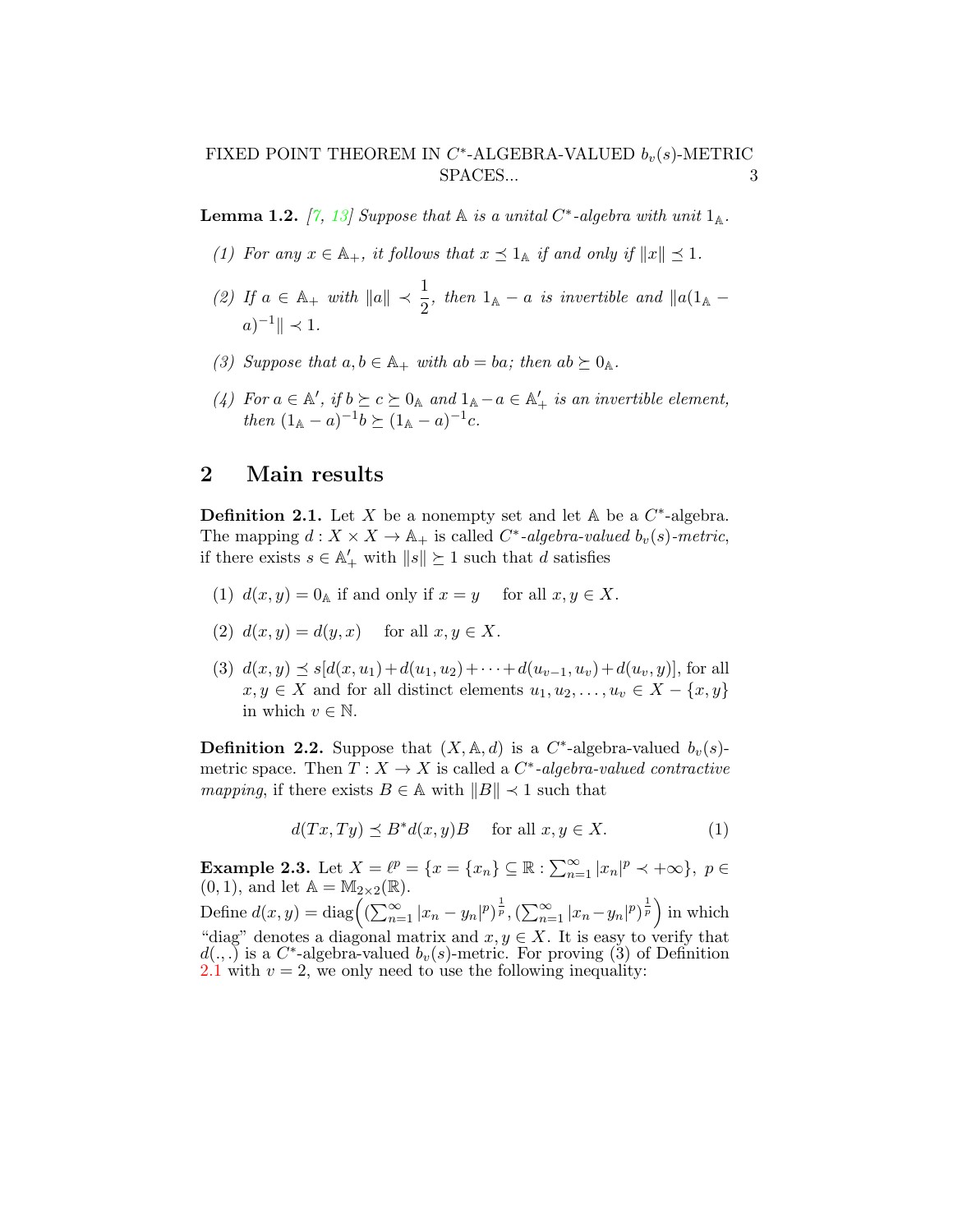$$
\left(\sum_{n=1}^{\infty} |x_n - y_n|^p\right)^{\frac{1}{p}} \n\leq 2 \frac{\binom{2}{p}}{\left[\left(\sum_{n=1}^{+\infty} |x_n - u_n|^p\right)^{\frac{1}{p}} + \left(\sum_{n=1}^{+\infty} |u_n - z_n|^p\right)^{\frac{1}{p}} + \left(\sum_{n=1}^{\infty} |z_n - y_n|^p\right)^{\frac{1}{p}}\right]},
$$

which implies that  $d(x, y) \preceq s [d(x, u) + d(u, z) + d(z, y)],$  where  $s =$ 2  $\frac{2}{(1)}$  $p \n\begin{cases} p \n\end{cases}$   $p \in \mathbb{A}'_+$ , for all  $x, y \in X$  and for all distinct elements  $u, z \in X$  $\{x,y\}.$ 

<span id="page-3-0"></span>**Lemma 2.4.** Let  $(X, \mathbb{A}, d)$  be a C<sup>\*</sup>-algebra-valued  $b_v(s)$ -metric space and let  $s \in \mathbb{A}'_+$ . Then  $(X, \mathbb{A}, d)$  is a  $C^*$ -algebra-valued  $b_{2v}(s^2)$ -metric space.

**Proof.** Let  $(X, \mathbb{A}, d)$  be a C<sup>\*</sup>-algebra-valued  $b_v(s)$ -metric space. Let

$$
d(x, y) \preceq s [d(x, u_1) + d(u_1, u_2) + \cdots + d(u_v, y)]
$$

for all  $x, y \in X$  and for all distinct elements  $u_1, u_2, \ldots, u_v \in X - \{x, y\}.$ Then, for different  $s_1, s_2, ..., s_v \in X - \{x, y, u_1, u_2, ..., u_v\}$ , we have

$$
d(u_v, y) \preceq s \Big[ d(u_v, s_1) + d(s_1, s_2) + \cdots + d(s_v, y) \Big].
$$

On the other hand, for every  $C^*$ -algebra, if a and b are positive elements with  $a \preceq b$ , and in addition  $s \in \mathbb{A}'_+$ , then  $sa \preceq sb$ . Now, by the above inequality, we have

$$
sd(u_v, y) \preceq s \Big[ s[d(u_v, s_1) + \cdots + d(s_v, y)] \Big].
$$

Furthermore, if  $a, b \succeq 0$ <sub>A</sub>, then  $a + b \succeq 0$ <sub>A</sub>. Hence we can write

$$
d(x, y)
$$
  
\n
$$
\leq s \Big[ d(x, u_1) + d(u_1, u_2) + \cdots + d(u_{v-1}, u_v) + s[d(u_v, s_1) + \cdots + d(s_v, y)] \Big].
$$

Since  $I \preceq s$  and  $s \in \mathbb{A}'_+$ , so  $s \preceq s^2$  and  $sb \preceq s^2b$  for all positive element  $b \in A$ . Hence, for all positive elements  $a, b, c \in A$ , if  $a \preceq sb + s^2c$ , then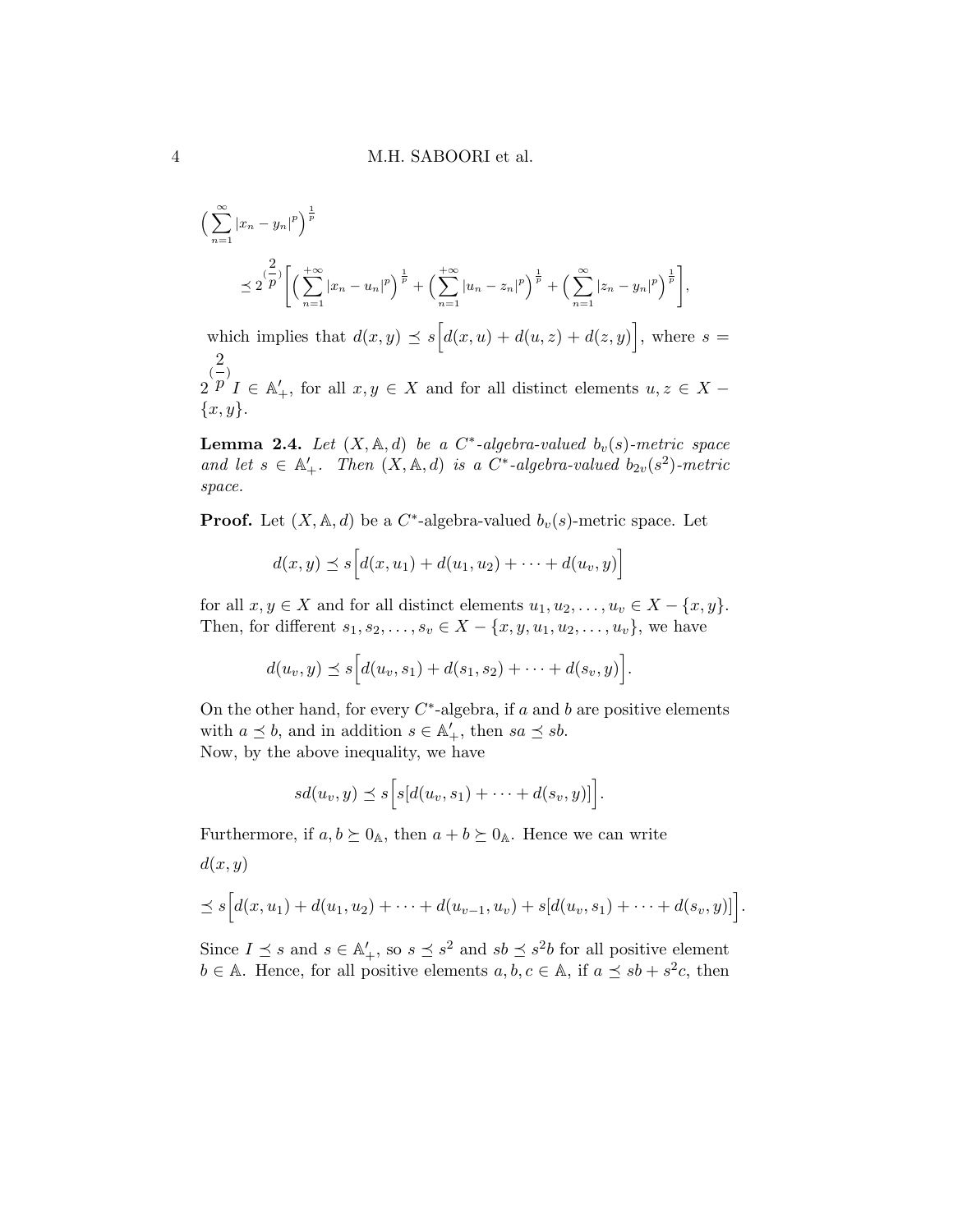$a \preceq s^2b + s^2c$ . Thus, we get  $d(x, y)$  $\preceq s^2 \Big[ d(x, u_1) + d(u_1, u_2) + \cdots + d(u_v, s_1) + d(s_1, s_2) + \cdots + d(s_v, y) \Big],$ 

which implies that  $(X, \mathbb{A}, d)$  is a  $C^*$ -algebra-valued  $b_{2v}(s^2)$ -metric space.  $\Box$ 

<span id="page-4-0"></span>**Lemma 2.5.** Let  $(X, \mathbb{A}, d)$  be a C<sup>\*</sup>-algebra-valued  $b_v(s)$ -metric space, let  $T: X \to X$ , and let  $\{x_n\}$  be a sequence in X defined by  $x_0 \in X$  and  $x_{n+1} = Tx_n$  such that  $x_n \neq x_{n+1}$   $(n \geq 0)$ . If T is a C<sup>\*</sup>-algebra-valued contractive mapping, then  $x_n \neq x_m$  for all distinct numbers  $m, n \in \mathbb{N}$ .

**Proof.** Suppose, to the contrary, that  $x_n = x_{n+p}$  for some  $n \succeq 0$  and  $p \succeq 1$ .

Since T is a  $C^*$ -algebra-valued contractive mapping, there exists  $B \in A$ with  $||B|| \prec 1$  such that

$$
d(Tx, Ty) \preceq B^*d(x, y)B, \quad \text{for all } x, y \in X.
$$

On the other hand, we have  $Tx_n = Tx_{n+p}$ , and the assumptions imply  $x_{n+1} = x_{n+p+1}.$ Now, we get

$$
d(x_{n+1}, x_n) = d(x_{n+p+1}, x_{n+p}) \le B^* d(x_{n+p}, x_{n+p-1})B.
$$

Similarly,

$$
d(x_{n+p}, x_{n+p-1}) \preceq B^* d(x_{n+p-1}, x_{n+p-2})B.
$$

Now, using Lemma [1.1,](#page-1-0) we conclude

$$
0_{\mathbb{A}} \preceq d(x_{n+1}, x_n) = d(x_{n+p+1}, x_{n+p}) \preceq B^* d(x_{n+p}, x_{n+p-1})B
$$
  

$$
\preceq (B^*)^2 d(x_{n+p-1}, x_{n+p-2})B^2
$$
  

$$
\preceq (B^*)^p d(x_{n+1}, x_n)B^p.
$$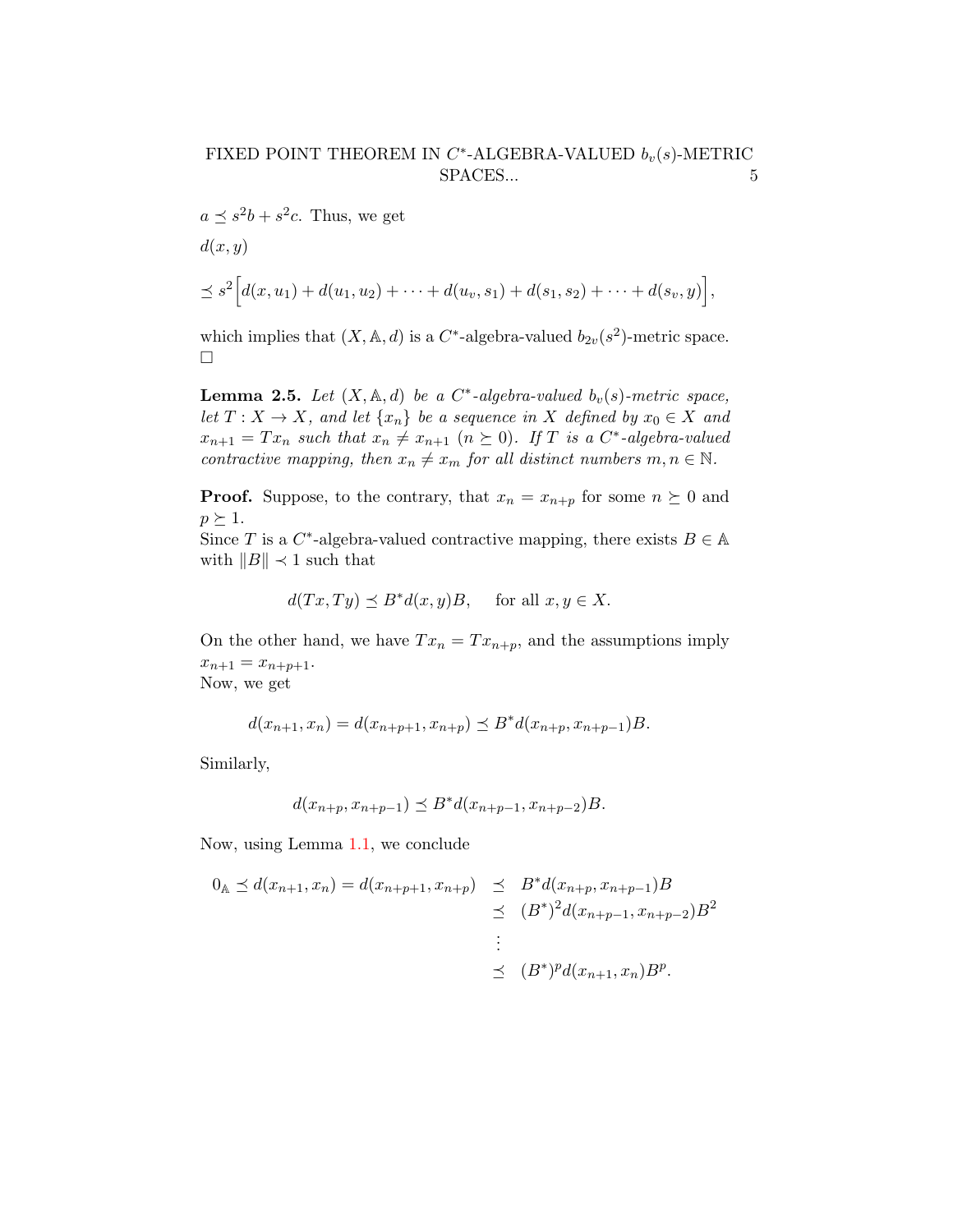Finally, by applying Lemma [1.1](#page-1-0) again, we obtain

$$
||d(x_{n+1}, x_n)|| \le ||(B^*)^p d(x_{n+1}, x_n)B^p||
$$
  
\n
$$
\le ||(B^*)^p|| ||d(x_{n+1}, x_n)|| ||B^p||
$$
  
\n
$$
\le ||B^*||^p ||d(x_{n+1}, x_n)|| ||B||^p
$$
  
\n
$$
= ||B||^{2p} ||d(x_{n+1}, x_n)||
$$
  
\n
$$
\le ||d(x_{n+1}, x_n)||,
$$

which is a contradiction.  $\square$ 

**Definition 2.6.** Let  $(X, \mathbb{A}, d)$  be a  $C^*$ -algebra-valued  $b_v(s)$ -metric space. Suppose that  $\{x_n\} \subset X$  and  $x \in X$ . If, for any  $\varepsilon \succ 0$ , there is a natural number N such that  $||d(x_n, x)|| \leq \varepsilon$  for all  $n \succ N$ , then  $\{x_n\}$  is said to be convergent with respect to A, also  $\{x_n\}$  converges to x, or x is the *limit of*  $\{x_n\}$ . We denote it by  $\lim_{n \to +\infty} x_n = x$ .

For any  $\varepsilon > 0$ , if there is a natural number N such that  $||d(x_n, x_m)|| \leq \varepsilon$ for all  $n, m \succ N$ , then  $\{x_n\}$  is called a *Cauchy sequence with respect to* A.

We say  $(X, \mathbb{A}, d)$  is a complete C<sup>\*</sup>-algebra-valued  $b_v(s)$ -metric space if every Cauchy sequence with respect to A is convergent.

<span id="page-5-0"></span>**Theorem 2.7.** Suppose that  $(X, \mathbb{A}, d)$  is a complete  $C^*$ -algebra-valued  $b_v(s)$ -metric space with coefficient s. Let  $T : X \to X$  be a  $C^*$ -algebravalued contractive mapping with constant B. If there exists a natural number  $n_0$  such that  $s(B^*)^{n_0}B^{n_0} \prec 1_{\mathbb{A}}$  and  $B^{n_0} \in \mathbb{A}'$ , then T has a unique fixed point in X.

**Proof.** It is clear that if  $B = 0_A$ , then T maps X into a single point. Thus without loss of generality, one can suppose that  $B \neq 0$ <sub>A</sub>.

Choose  $x_0 \in X$ , and set  $\{x_n\}$  by  $x_{n+1} = Tx_n = T^{n+1}x_0, n = 0, 1, 2, \ldots$ If  $x_n = x_{n+1}$  for some  $n \succeq 0$ , then T has a unique fixed point in X. Otherwise, we consider  $x_n \neq x_{n+1}$   $(n \geq 0)$ . Using Lemma [2.5](#page-4-0) implies that  $x_n \neq x_m$  for all distinct numbers  $n, m \in \mathbb{N}$ . On the other hand, notice that  $s[d(x, u_1) + d(u_1, u_2) + \cdots + d(u_{v-1}, u_v) + d(u_v, y)], s \in \mathbb{A}'_+,$ is also a positive element. Now, by Lemma [1.1](#page-1-0) and the condition [\(1\)](#page-2-1) on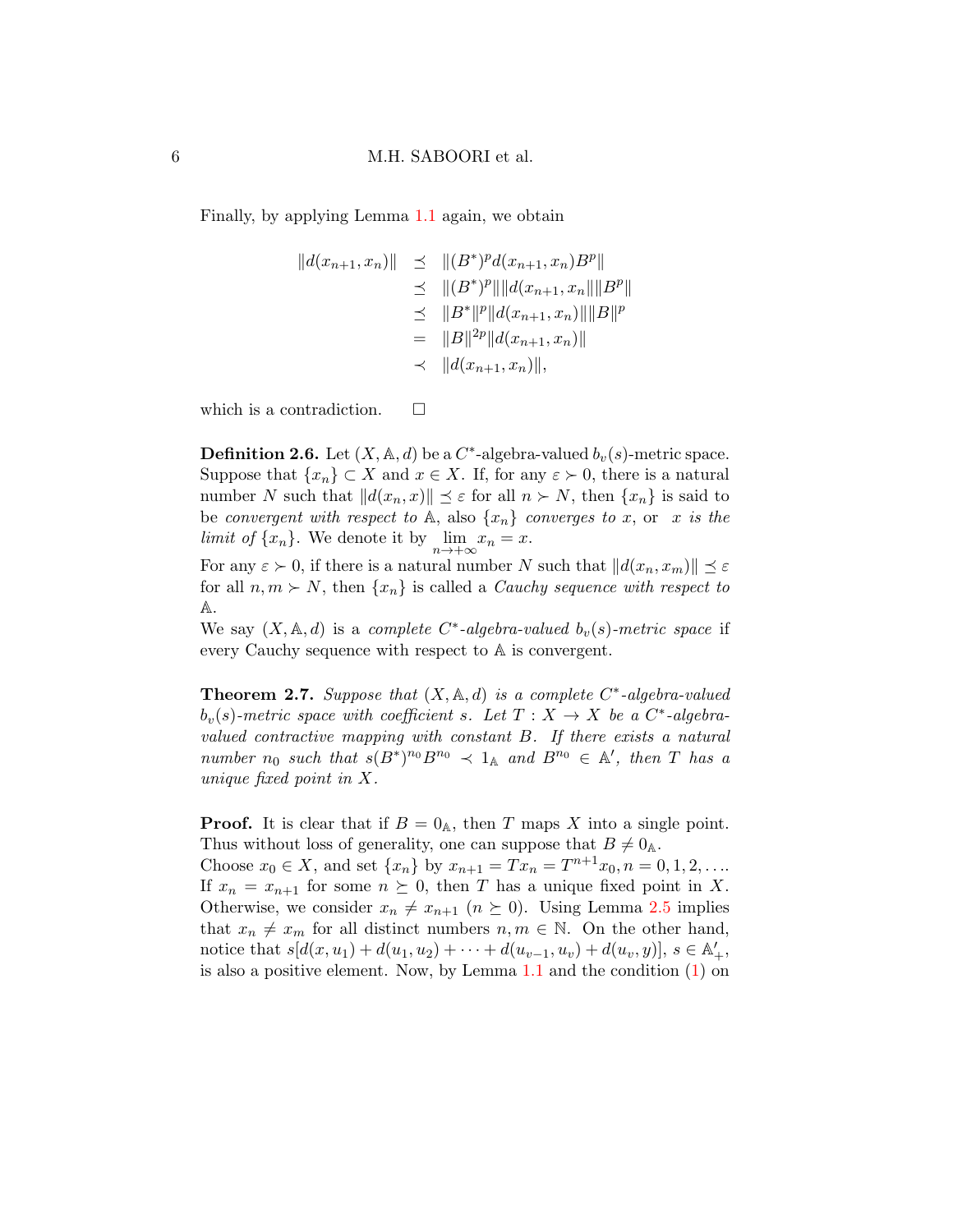T, it follows that

$$
d(x_{n+1}, x_n) = d(Tx_n, Tx_{n-1}) \leq B^* d(x_n, x_{n-1})B
$$
  
\n
$$
\leq (B^*)^2 d(x_{n-1}, x_{n-2})B^2
$$
  
\n
$$
\leq (B^*)^n d(x_1, x_0)B^n.
$$

We consider the following two cases:

(1)  $v \geq 2$  $(2)$   $v = 1$ .

Let  $v \succeq 2$ . Also, suppose that  $m \succ n$ ; then the triangle inequality for the  $b_v(s)$ -metric d implies that

$$
d(x_n, x_m) \leq s \Big[ d(x_n, x_{n+1}) + d(x_{n+1}, x_{n+2}) + \cdots + d(x_{n+v-3}, x_{n+v-2})
$$
  
+ 
$$
d(x_{n+v-2}, x_{n+n_0}) + d(x_{n+n_0}, x_{m+n_0}) + d(x_{m+n_0}, x_m) \Big]
$$
  

$$
\leq s \Big[ (B^*)^n d(x_0, x_1) B^n + (B^*)^{n+1} d(x_0, x_1) B^{n+1} + \cdots
$$
  
+ 
$$
(B^*)^{n+v-3} d(x_0, x_1) B^{n+v-3} + (B^*)^n d(x_{v-2}, x_{n_0}) B^n
$$
  
+ 
$$
(B^*)^{n_0} d(x_n, x_m) B^{n_0} + (B^*)^m d(x_{n_0}, x_0) B^m \Big].
$$

So,  $d(x_n, x_m) - s(B^*)^{n_0} d(x_n, x_m) B^{n_0}$ 

$$
\leq s(B^*)^n d(x_0, x_1) B^n + s(B^*)^{n+1} d(x_0, x_1) B^{n+1} \n+ \cdots + s(B^*)^{n+v-3} d(x_0, x_1) B^{n+v-3} \n+ s(B^*)^n d(x_{v-2}, x_{n_0}) B^n \n+ s(B^*)^m d(x_{n_0}, x_0) B^m.
$$

On the other hand, by Lemma [1.1,](#page-1-0) we have  $d(x_n,x_m)(1_{\mathbb{A}} - s(\dot{B}^*)^{{\widetilde n}_0}B^{n_0})$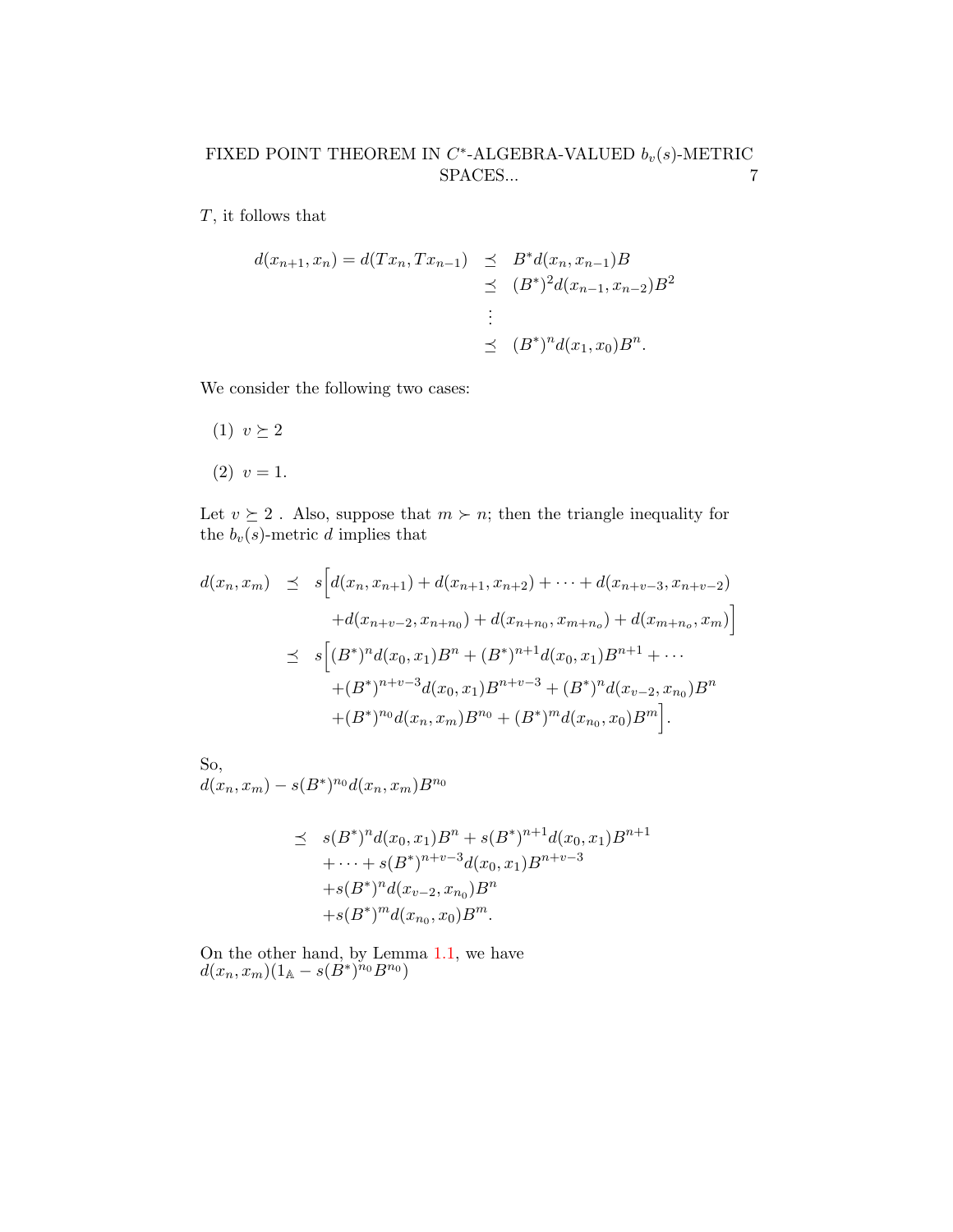$$
\preceq
$$
  $||d(x_n, x_m)(1_A - s(B^*)^{n_0}B^{n_0})||1_A$ 

- $\preceq$   $||s(B^*)^n d(x_0, x_1)B^n + s(B^*)^{n+1} d(x_0, x_1)B^{n+1} + \cdots$  $+s(B^*)^{n+v-3}d(x_0, x_1)B^{n+v-3} + s(B^*)^n d(x_{v-2}, x_{n_0})B^n$  $+s(B^*)^m d(x_{n_0}, x_0) B^m || 1_A$
- $\leq$   $||s(B^*)^n d(x_0, x_1)B^n ||1_A + ||s(B^*)^{n+1} d(x_0, x_1)B^{n+1} ||1_A + \cdots$  $+\|s(B^*)^{n+v-3}d(x_0, x_1)B^{n+v-3}\|_A+\|s(B^*)^nd(x_{v-2}, x_{n_0})B^n\|_A$  $+\|s(B^*)^md(x_{n_0},x_0)B^m\|_1$
- $\leq$   $\|s\| \|(B^*)^n\| \|d(x_0, x_1)\| \|B^n\| 1_\mathbb{A} + \|s\| \| (B^*)^{n+1}\| \|d(x_0, x_1)\| \|B^{n+1}\| 1_\mathbb{A}$  $+\|s\|\|(B^*)^{n+v-3}\|\|d(x_0,x_1)\|\|B^{n+v-3}\|1_{\mathbb{A}}$  $+\|s\|\|(B^*)^n\|\|d(x_{v-2},x_{n_0})\|\|B^n\|1_{\mathbb{A}}$  $+\|s\| \|(B^*)^m\| \|d(x_{n_0},x_0)\| \|B^m\| 1_{\mathbb{A}}$
- $\leq$   $||s|| ||B^*||^n ||d(x_0, x_1)|| ||B||^n 1_{\mathbb{A}} + ||s|| ||B^*||^{n+1} ||d(x_0, x_1)|| ||B||^{n+1} 1_{\mathbb{A}}$  $+ \|s\| \|B^*\|^{n+v-3} \|d(x_0, x_1)\| \|B\|^{n+v-3} 1_{\mathbb{A}} + \|s\| \|B^*\|^n \|d(x_{v-2}, x_{n_0})\| \|B\|^n 1_{\mathbb{A}}$  $+\|s\|\|B^*\|^m\|d(x_{n_0},x_0)\|\|B\|^m1_{\mathbb{A}}.$

Now, since  $(1_A - s(B^*)^{n_0}B^{n_0}) \in \mathbb{A}'_+$  and it is invertible. Hence, by Lemma [1.2,](#page-2-2) we have

 $d(x_n, x_m)$ 

$$
\leq \left( \|s\| \|B^*\|^n \|d(x_0, x_1)\| \|B\|^n + \|s\| \|B^*\|^{n+1} \|d(x_0, x_1)\| \|B\|^{n+1} + \|s\| \|B^*\|^{n+v-3} \|d(x_0, x_1)\| \|B\|^{n+v-3} + \|s\| \|B^*\|^n \|d(x_{v-2}, x_{n_0})\| \|B\|^n + \|s\| \|B^*\|^m \|d(x_{n_0}, x_0)\| \|B\|^m \right) (1_A - s(B^*)^{n_0} B^{n_0})^{-1}
$$
  
\n
$$
\longrightarrow 0_A \quad (as \quad m, n \to +\infty).
$$

Therefore  $\{x_n\}$  is a Cauchy sequence with respect to A. If  $v = 1$ , then the proof follows from Lemma [2.4.](#page-3-0) By completeness of  $(X, \mathbb{A}, d)$ , there exists  $x^* \in X$  such that  $\lim_{n \to +\infty} x_n = \lim_{n \to +\infty} Tx_{n-1} = x^*$ . Since

$$
d(Tx^*, x^*)
$$
  
\n
$$
\leq s \Big[ d(Tx^*, x_{n+1}) + d(x_{n+1}, x_{n+2}) + \cdots + d(x_{n+v}, x^*) \Big]
$$
  
\n
$$
= s \Big[ d(Tx^*, Tx_n) + d(Tx_n, Tx_{n+1}) + \cdots + d(x_{n+v}, x^*) \Big]
$$
  
\n
$$
\leq s \Big[ B^* d(x^*, x_n) B + (B^*)^n d(x_0, x_1) B^n + \cdots + d(Tx_{n+v-1}, x^*) \Big],
$$

it follows that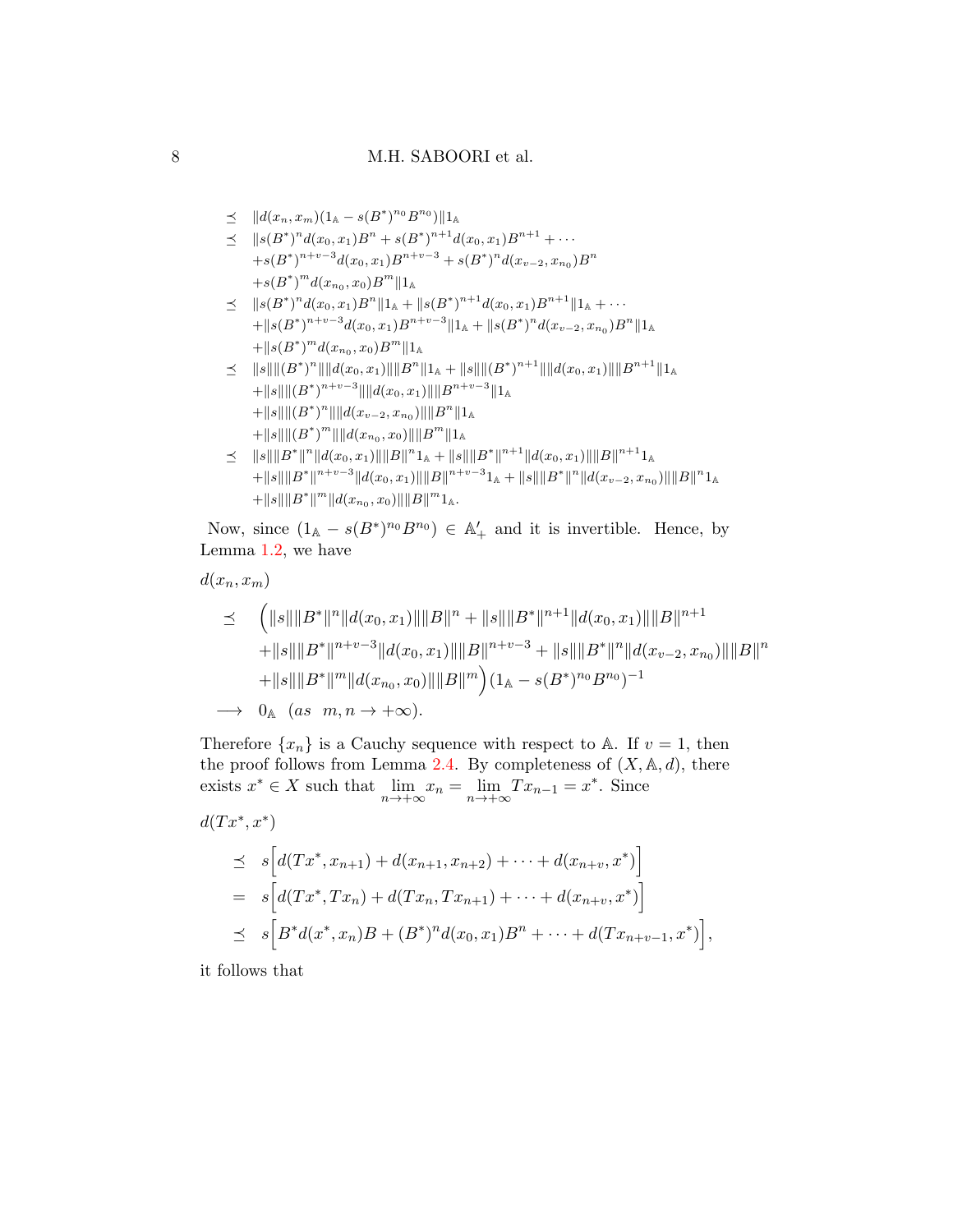$||d(Tx^*, x^*)||$ 

$$
\leq \quad ||s[B^*d(x^*,x_n)B + (B^*)^n d(x_0,x_1)B^n + \cdots + d(Tx_{n+v-1},x^*)||
$$

 $\leq$   $||s|| ||B^*|| ||d(x^*, x_n)|| ||B|| + ||s|| ||(B^*)^n|| ||d(x_0, x_1)|| ||B^n|| + \cdots$  $*$  \  $\Box$ 

$$
+||s||||(B^*)^{n+v-2}||||d(x_0, x_1)||||B^{n+v-2}|| + ||d(x_{n+v}, x^*)||
$$
  
\n
$$
\leq ||s|| ||B^*|| ||d(x^*, x_n)|| ||B|| + ||s|| ||B^*||^n ||d(x_0, x_1)|| ||B||^n + \cdots
$$
  
\n
$$
+||s|| ||B^*||^{n+v-2} ||d(x_0, x_1)|| ||B||^{n+v-2} + ||d(x_{n+v}, x^*)||
$$

$$
\longrightarrow 0 \quad (as \ n \rightarrow +\infty),
$$

which shows that  $Tx^* = x^*$ .

To prove that  $x^*$  is the unique fixed point, we suppose that  $y^*(\neq x^*)$  is another fixed point of  $T$ . Then by applying condition  $(1)$ , we have

$$
0_{\mathbb{A}} \preceq d(x^*, y^*) = d(Tx^*, Ty^*) \preceq B^*d(x^*, y^*)B.
$$

Using the norm of A, we have

$$
0 \preceq ||d(x^*, y^*)|| = ||d(Tx^*, Ty^*)||
$$
  
\n
$$
\preceq ||B^*|| ||d(x^*, y^*)|| ||B||
$$
  
\n
$$
= ||B||^2 ||d(x^*, y^*)||
$$
  
\n
$$
\prec ||d(x^*, y^*)||,
$$

which is impossible. So  $d(x^*, y^*) = 0$ <sup>A</sup> and  $x^* = y^*$ , which implies that the fixed point is unique.  $\Box$ 

<span id="page-8-0"></span>**Definition 2.8.** [\[11\]](#page-17-1) let X be a nonempty set. We call a mapping T is a  $C^*$ -algebra-valued expansion mapping on X, if  $T : X \to X$  satisfies

- (1)  $T(X) = X;$
- (2)  $d(Tx,Ty) \succeq B^*d(x,y)B$ , for all  $x, y \in X$ ,

where  $B \in A$  is an invertible element and  $||B^{-1}|| \prec 1$ .

**Theorem 2.9.** Consider a complete  $C^*$ -algebra-valued  $b_v(s)$ -metric space  $(X, \mathbb{A}, d)$  with coefficient s. Let  $T : X \to X$  be a  $C^*$ -algebra-valued expansion mapping with constant B. If there exists a natural number  $n_0$ such that  $(B^{-1})^{n_0} \in A'$  and  $s((B^{-1})^*)^{n_0}(B^{-1})^{n_0} \prec 1_A$ , then T has a unique fixed point in X.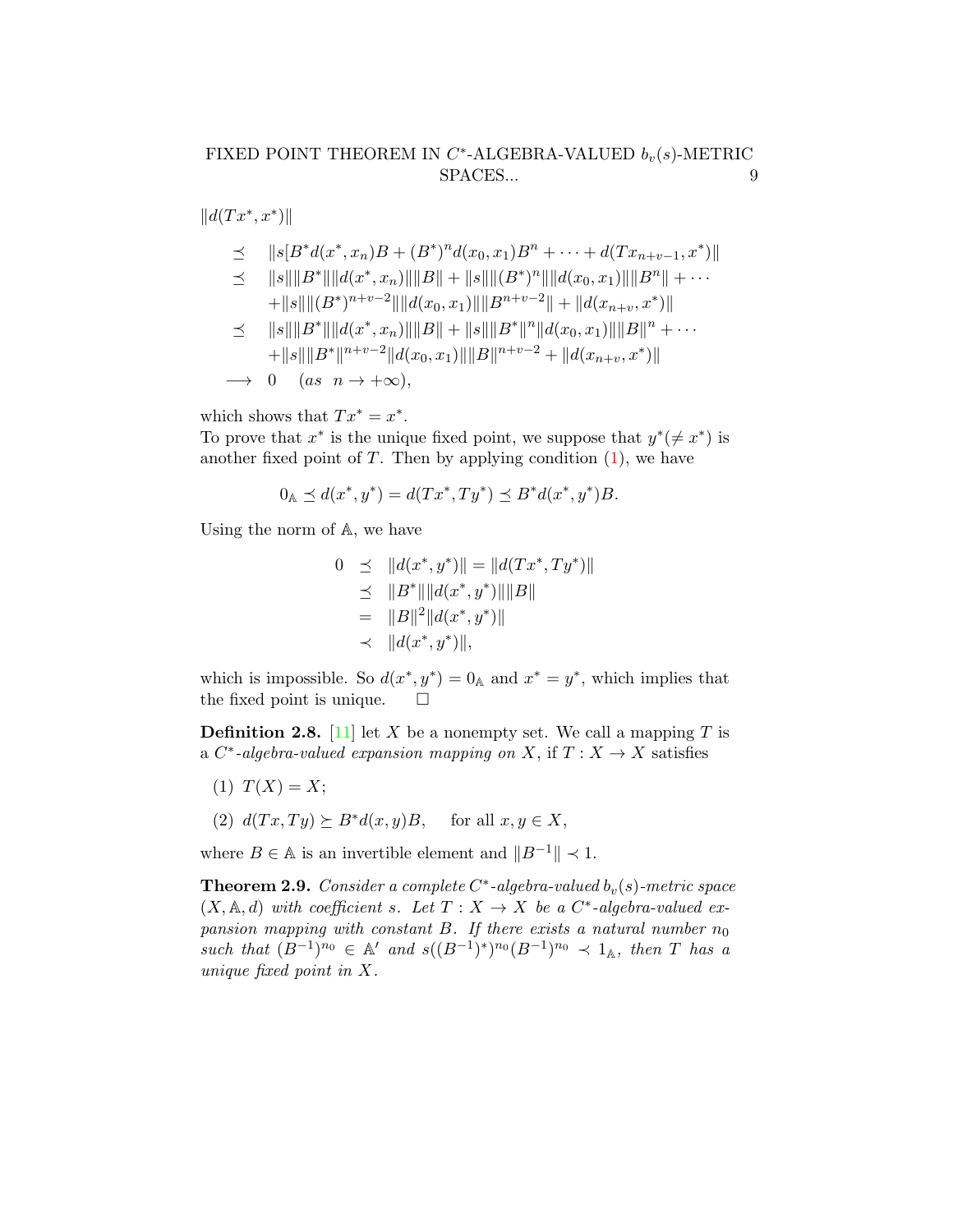**Proof.** First, we show that T is invertible. Since by condition  $(1)$  of Definition [2.8,](#page-8-0)  $T$  is surjective, it is enough to show that  $T$  is injective. Indeed, for any  $x, y \in X$  with  $x \neq y$ , if  $T(x) = T(y)$ , we have

$$
0_{\mathbb{A}} = d(Tx, Ty) \succeq B^*d(x, y)B.
$$

Since  $B^*d(x,y)B \in \mathbb{A}_+$ , therefore  $B^*d(x,y)B = 0$ <sub>A</sub>. On the other hand, B is invertible, then  $d(x, y) = 0$ <sup>A</sup>, which is impossible. Thus T is injective.

Next, we will show that  $T$  has a unique fixed point in  $X$ . In fact, since T is invertible, for any  $x, y \in X$ , it follows that

$$
d(Tx,Ty) \succeq B^*d(x,y)B.
$$

In the above formula, we replace x and y by  $T^{-1}(x)$  and  $T^{-1}(y)$ , respectively, and we get

$$
d(x,y) \succeq B^* d(T^{-1}x, T^{-1}y)B.
$$

Now by part  $(1)$  of Lemma [1.1,](#page-1-0) we have

$$
(B^{-1})^* d(x, y) B^{-1} \ge (B^{-1})^* B^* d(T^{-1} x, T^{-1} y) B B^{-1}
$$
  
=  $(B^*)^{-1} B^* d(T^{-1} x, T^{-1} y) B B^{-1}$   
=  $d(T^{-1} x, T^{-1} y).$ 

Using Theorem [2.7,](#page-5-0) there exists unique  $x^* \in X$  such that  $T^{-1}x^* =$  $x^*$ , which means that there is a unique fixed point  $x^* \in X$  such that  $Tx^* = x^*$  $\Box$  In the following theorem, we prove Jungcks theorem in  $C^*$ -algebra-valued  $b_v(s)$ -metric spaces.

<span id="page-9-1"></span>**Theorem 2.10.** Consider  $(X, \mathbb{A}, d)$  is a complete C<sup>\*</sup>-algebra-valued  $b_v(s)$ metric space with coefficient s. Let  $T$  and  $I$  be commuting mappings of X into itself such that the range of I contains the range of  $T$  and  $I$  is continuous and satisfies the inequality

<span id="page-9-0"></span>
$$
d(Tx, Ty) \preceq B^*d(Ix, Iy)B \quad \text{for all } x, y \in X,
$$
 (2)

where  $B \in \mathbb{A}$  with  $||B|| \prec 1$ . If there exists a natural number  $n_0$  such that  $s(B^*)^{n_0}B^{n_0} \prec 1_{\mathbb{A}}$  and  $B^{n_0} \in \mathbb{A}'$ . Then T and I have a unique common fixed point.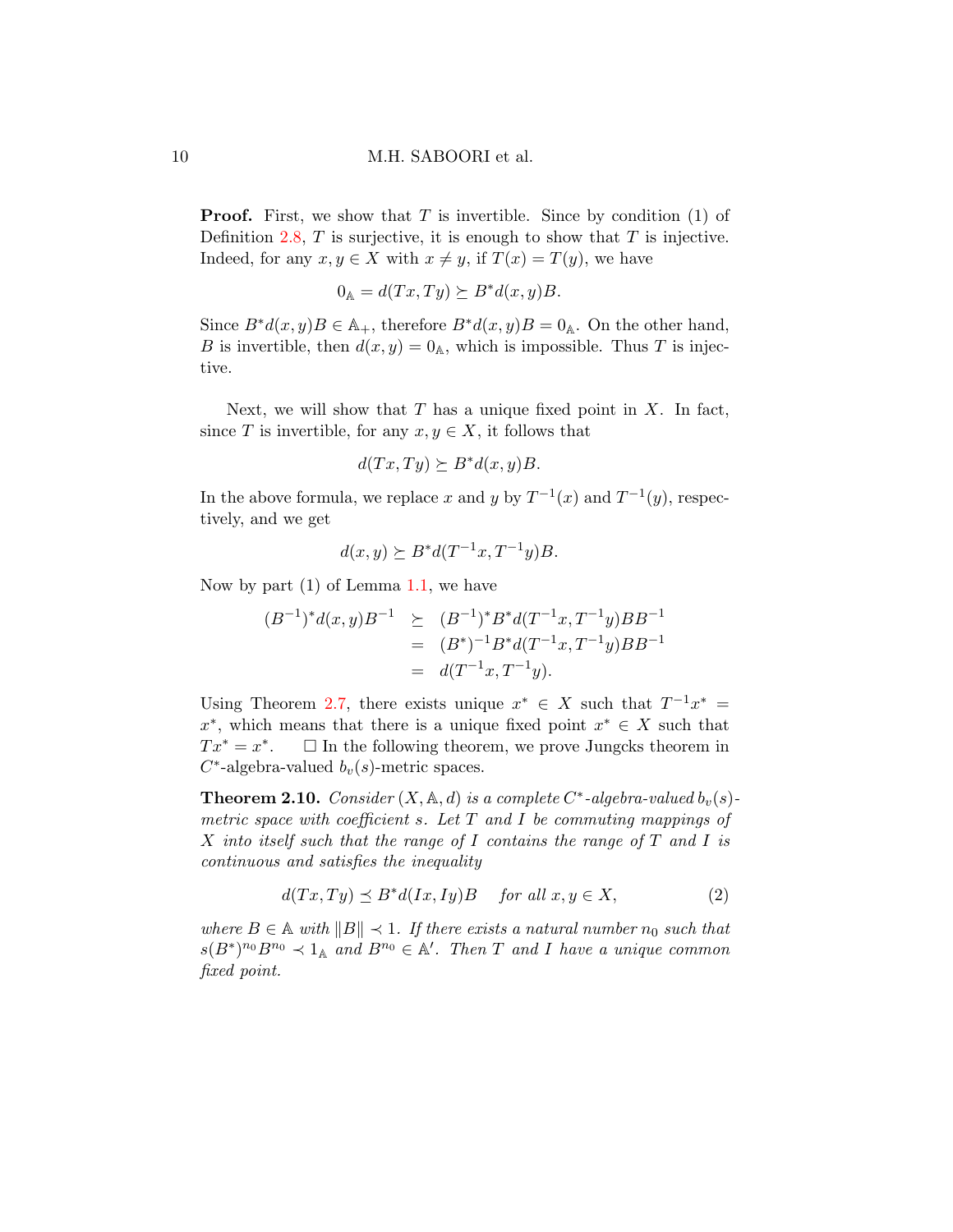**Proof.** Let  $x_0 \in X$  be arbitrary. Then  $Tx_0$  and  $Ix_0$  are well-defined. Since  $Tx_0 \in I(X)$ , there is  $x_1 \in X$  such that  $Ix_1 = Tx_0$ . In general, if  $x_n$  is chosen, then we choose a point  $x_{n+1}$  in X such that  $Ix_{n+1} = Tx_n$ . Now, we show that  $\{Ix_n\}$  is Cauchy. From [\(2\)](#page-9-0), for all  $m, n \in \mathbb{N}$ , we have

<span id="page-10-0"></span>
$$
d(Ix_m, Ix_n) = d(Tx_{m-1}, Tx_{n-1}) \le B^*d(Ix_{m-1}, Ix_{n-1})B. \tag{3}
$$

Now, we have the following two cases.

**Case 1** If  $Ix_n = Ix_{n+1}$  for some  $n \succeq 0$ , then  $Ix_n = Ix_{n+1} = Tx_n = \omega$ . We show that  $\omega$  is a unique common fixed point of T and I. Since T and I commute, thus  $I\omega = I(Tx_n) = T(Ix_n) = T\omega$ . Now, let  $d(T\omega,\omega) \succ 0_{\mathbb{A}}$ . Hence

$$
d(T\omega,\omega) = d(T\omega,Tx_n) \leq B^*d(I\omega,Ix_n)B = B^*d(T\omega,\omega)B.
$$

Using the norm of A, we have

$$
||d(T\omega,\omega)|| \prec ||d(T\omega,\omega)||.
$$

This is a contradiction. Thus  $||d(T\omega,\omega)|| = 0$ ,  $d(T\omega,\omega) = 0$ <sub>A</sub>, and  $T\omega = \omega = I\omega$ . By condition [\(2\)](#page-9-0),  $\omega$  is a unique common fixed point of T and I.

**Case 2** Now suppose that  $Ix_n \neq Ix_{n+1}$  for all  $n \succeq 0$ . From Lemma [2.5](#page-4-0) and inequality [\(3\)](#page-10-0), we have  $Ix_n \neq Ix_{n+p}$  for all  $n \succeq 0$  and  $p \succeq 1$ . With a similar argument used in the proof of Theorem [2.7,](#page-5-0) we can prove that the sequence  $\{Ix_n\}$  is Cauchy. Since the C<sup>\*</sup>-algebra-valued  $b_v(s)$ -metric space  $(X, \mathbb{A}, d)$  is complete, so  $\{Ix_n\}$  converges to  $u \in X$  such that

$$
\lim_{n \to +\infty} I x_n = \lim_{n \to +\infty} T x_{n-1} = u.
$$

Since I is continuous, inequality  $(2)$  implies that both I and T are continuous. Since  $T$  and  $I$  commute, we obtain

$$
Iu = I(\lim_{n \to +\infty} Tx_{n-1}) = I(\lim_{n \to +\infty} Tx_n) = \lim_{n \to +\infty} ITx_n
$$
  
= 
$$
\lim_{n \to +\infty} TIx_n = T(\lim_{n \to +\infty} Ix_n) = Tu.
$$

Let  $Tu = Iu = \nu$ . Thus  $T\nu = T Iu = ITu = Iv$ . If  $Tu \neq Tv$ , then from [\(2\)](#page-9-0), we get

$$
||d(Tu,T\nu)|| \leq ||B^*d(Iu,I\nu)B|| = ||B^*d(Tu,T\nu)B||
$$
  
\n
$$
\leq ||B^*|| ||d(Tu,T\nu) || ||B||
$$
  
\n
$$
\leq ||d(Tu,T\nu) ||.
$$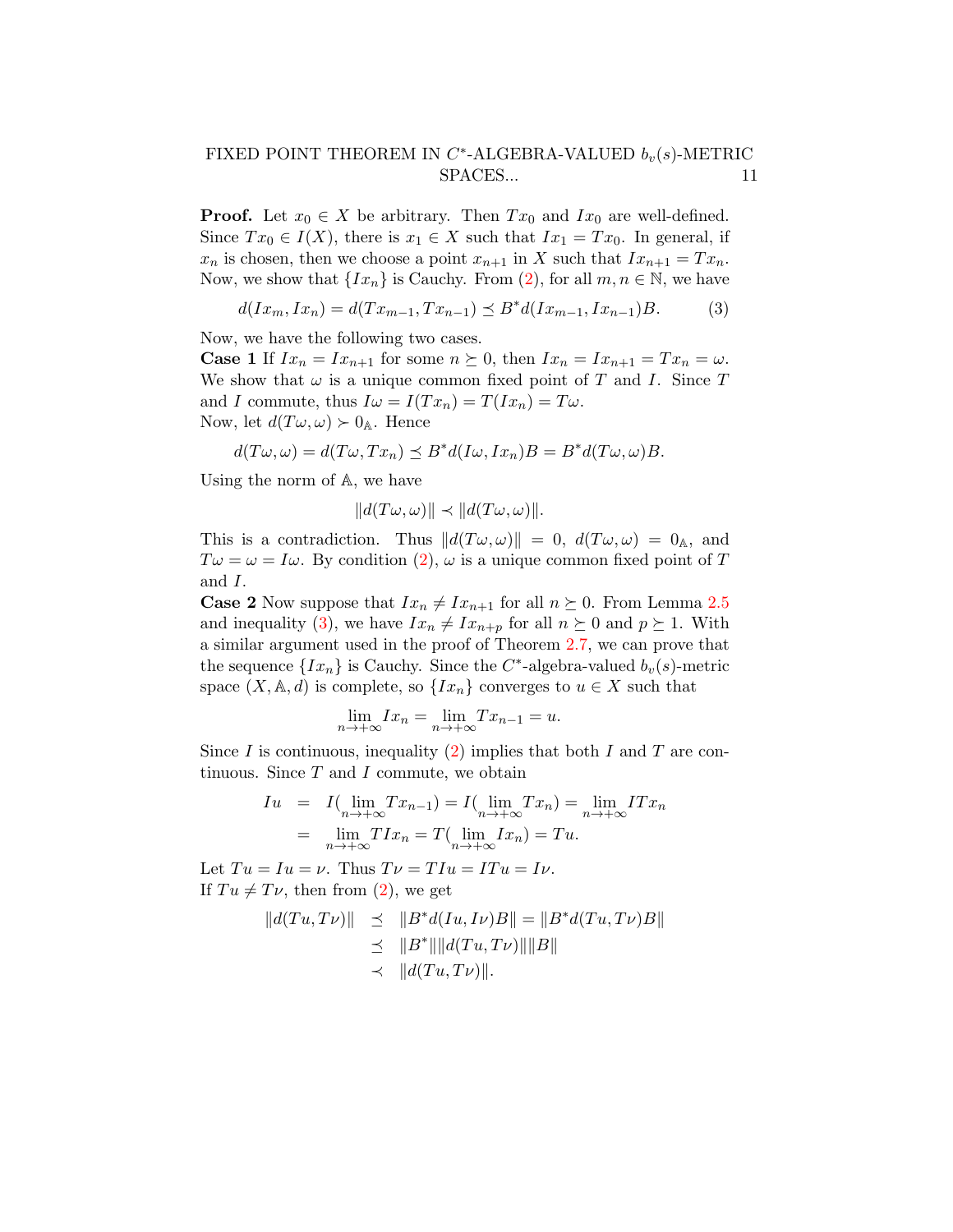This is a contradiction. So  $||d(T u, T\nu)|| = 0$ ,  $d(T u, T\nu) = 0$ <sub>A</sub>, and  $Tu = Tv$ . Thus, we obtain  $T\nu = I\nu = \nu$ .

Now, we claim  $\nu$  is the unique common fixed point for T and I. Let  $\nu^*(\neq \nu)$  be another fixed point for T and I. By inequality [\(2\)](#page-9-0), we have

$$
d(\nu, \nu^*) = d(T\nu, T\nu^*) \preceq B^* d(I\nu, I\nu^*)B.
$$

Now, by using the norm of A, we have

$$
||d(\nu, \nu^*)|| = ||d(T\nu, T\nu^*)|| \le ||B^*d(I\nu, I\nu^*)B||
$$
  

$$
\le ||B^*|| d(I\nu, I\nu^*)|| ||B||
$$
  

$$
\le ||d(I\nu, I\nu^*)|| = ||d(\nu, \nu^*)||.
$$

This is a contradiction, which implies that  $\nu = \nu^*$  $\Box$ 

**Remark 2.11.** In Theorem [2.10,](#page-9-1) if I is the identity map on  $X$ , then, Theorem [2.7](#page-5-0) holds.

# 3 Application

In this section, we give an existence theorem for a solution of the following integral equation.

<span id="page-11-0"></span>
$$
x(t) = \int_{E} K(t, s, x(s))ds + g(t), \quad t \in E,
$$
\n(4)

where  $K: E \times E \times \mathbb{R} \to \mathbb{R}$  and  $g \in C_{\mathbb{R}}(E)$ .

Let  $X = C_{\mathbb{R}}(E)$  be the set of all real valued continuous functions on E, where E is a nonempty Lebesgue measurable compact set in  $\mathbb{R}_+$ . Also,  $\mathbb{A} = L(H)$  is the set of all bounded linear operators on  $H = L^2(E)$ with usual operator norm. We define  $d' : X \times X \to \mathbb{R}_+$  by  $d'(x, y) =$  $\sup(x(t) - y(t))^2$  for all  $x, y \in X$ . Then,  $(X, d')$  is a complete  $b_2(3)$  $t\in E$ metric space. Moreover,  $\Pi_{\gamma}: H \to H$  is defined by  $\Pi_{\gamma}(h) = \gamma.h$  for all  $\gamma \in \mathbb{C}$  and  $h \in H$ . Now, define  $d: X \times X \to \mathbb{A}_+$  by  $d(x, y) = \Pi_{d'(x, y)}$ . It is clear that  $(X, \mathbb{A}, d)$  is a complete C<sup>\*</sup>-algebra-valued  $b_v(s)$ -metric space with  $v = 2$  and  $s = 3I$ . We assume that the following conditions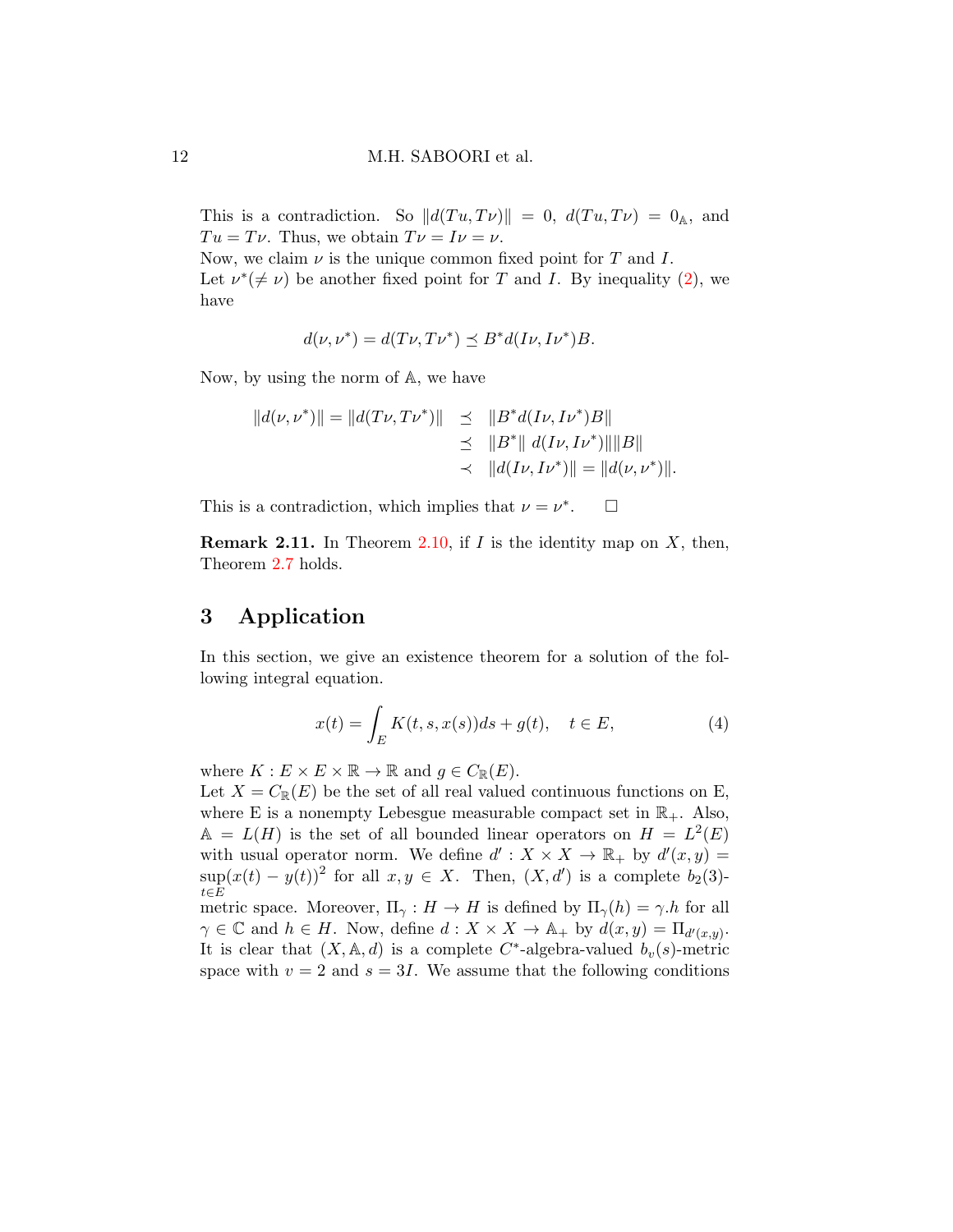are satisfied:

(i) There exists a continuous function  $f : E \times E \to \mathbb{R}$  such that

$$
|K(t,s,u) - K(t,s,v)| \leq \alpha |f(t,s)(u-v)|,
$$

for  $t, s \in E, \alpha \in (0, 1)$  and  $u, v \in \mathbb{R}$ .  $(ii)$  It follows that sup t∈E Z E  $|f(t, s)|ds \preceq 1$  for any  $t, s \in E$ .

<span id="page-12-0"></span>**Theorem 3.1.** Under the assumptions (i) and (ii) equation  $\left(\frac{1}{4}\right)$  has a unique solution in X

**Proof.** Let  $T : X \to X$  be defined by  $Tx(t) = \int_E K(t, s, x(s))ds + g(t)$ ,  $t \in E$ . Then

$$
||d(Tx,Ty)||
$$
  
\n
$$
= ||\Pi_{d'(Tx,Ty)}|| = \sup_{||h||=1} \langle \Pi_{d'(Tx,Ty)}(h), h \rangle; h \in H
$$
  
\n
$$
= \sup_{||h||=1} \int_{E} d'(Tx,Ty)h(u)\overline{h}(u)d(u); u \in E
$$
  
\n
$$
= \sup_{||h||=1} \int_{E} \sup_{t \in E} [Tx(t) - Ty(t)]^{2}h(u)\overline{h}(u)d(u); u \in E
$$
  
\n
$$
= \sup_{||h||=1} \int_{E} \sup_{t \in E} \left[ \int_{E} [K(t,s,x(s)) - K(t,s,y(s))]ds \right]^{2} |h(u)|^{2} du; u \in E
$$
  
\n
$$
\leq \sup_{||h||=1} \int_{E} \sup_{t \in E} \left[ \int_{E} \alpha |f(t,s)| (x(s) - y(s))ds \right]^{2} |h(u)|^{2} du; u \in E
$$
  
\n
$$
= \alpha^{2} d'(x,y) \sup_{||h||=1} \int_{E} \sup_{t \in E} \left[ \int_{E} |f(t,s)|ds \right]^{2} |h(u)|^{2} du; u \in E
$$
  
\n
$$
\leq \alpha^{2} d'(x,y) \sup_{||h||=1} \int_{E} |h(u)|^{2} du; u \in E
$$
  
\n
$$
= \alpha^{2} \sup_{||h||=1} \int_{E} d'(x,y)|h(u)|^{2} du; u \in E
$$
  
\n
$$
= \alpha^{2} ||d(x,y)||.
$$

By take  $B = \alpha 1_A$ , then  $||B|| \prec 1$ . Using Theorem [2.7,](#page-5-0) the integral equation [\(4\)](#page-11-0) has a unique solution in X.  $\Box$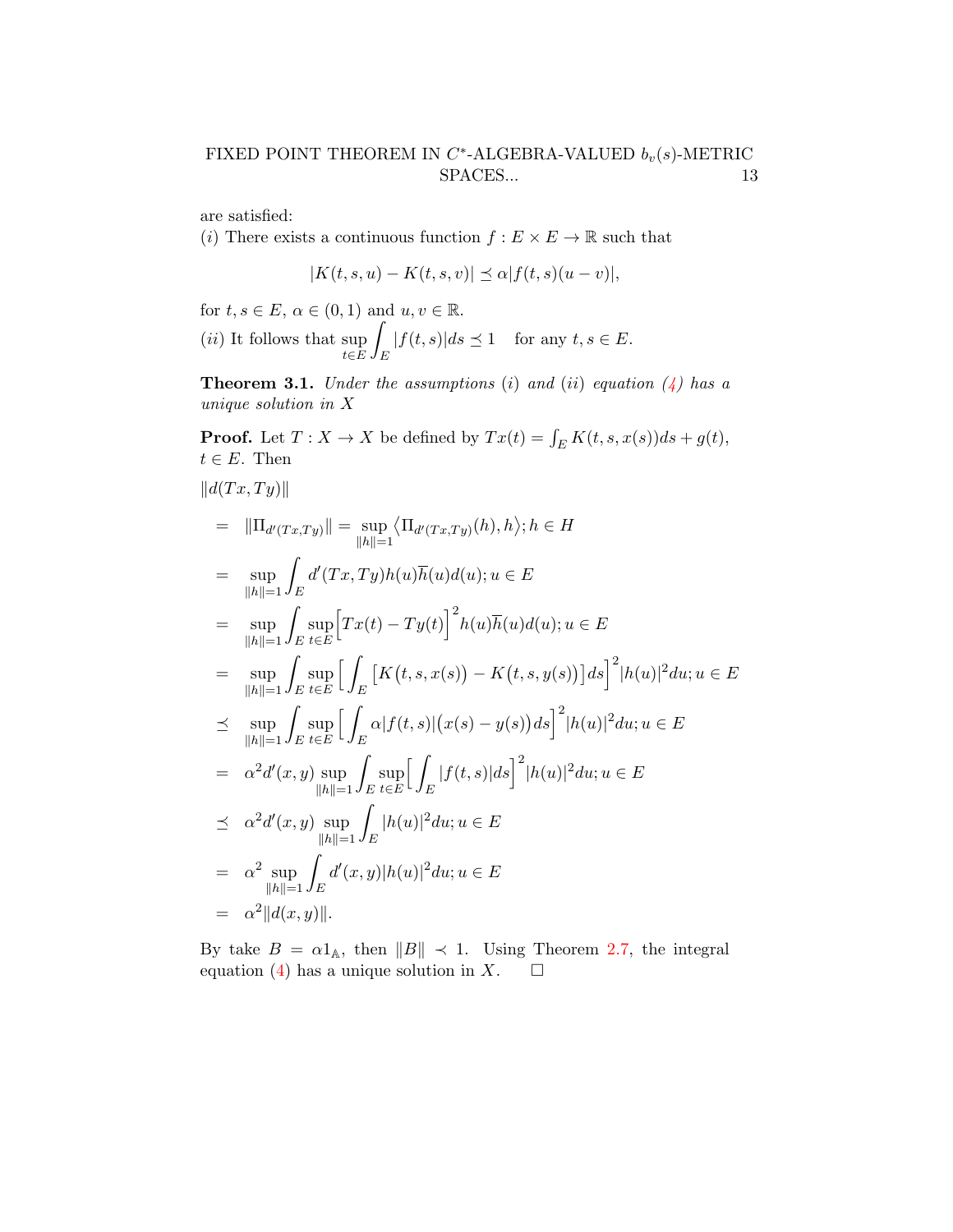<span id="page-13-0"></span>Example 3.2. Consider the following functional integral equation:

$$
x(t) = \int_0^1 \frac{4e^{-(t+1)s}}{3((t+1)^2+2)} \frac{|x(s)|}{1+|x(s)|} ds + t
$$
 (5)

 $\overline{\phantom{a}}$  $\overline{\phantom{a}}$ 

for  $t \in E = [0, 1]$ . Observe that this equation is a special case of [\(4\)](#page-11-0) with

$$
K(t, s, x(s)) = \frac{4e^{-(t+1)s}}{3((t+1)^{2}+2)} \frac{|x(s)|}{1+|x(s)|},
$$
  

$$
f(t, s) = \frac{4e^{-(t+1)s}}{(t+1)^{2}+2},
$$
  

$$
g(t) = t.
$$

Notice that, for arbitrary fixed numbers  $u, v \in \mathbb{R}$  and  $t, s \in E = [0, 1],$ we have

$$
|K(t, s, u) - K(t, s, v)|
$$
  
=  $\frac{4e^{-(t+1)s}}{3((t+1)^2 + 2)} \frac{|u|}{1+|u|} - \frac{4e^{-(t+1)s}}{3((t+1)^2 + 2)} \frac{|v|}{1+|v|}$   
 $\leq \frac{1}{3} \frac{4e^{-(t+1)s}}{(t+1)^2 + 2} ||u - v||.$ 

Thus the function K satisfies the assumption (*i*) with  $\alpha = \frac{1}{2}$  $\frac{1}{3}$ . Also, we have

 $\sup_{0 \leq t \leq 1}$  $\int_1^1$  $\int_{0}^{\pi} |f(t, s)| ds = \sup_{0 \le t \le 1}$  $\int_0^1$  $\int_0^1 \frac{4e^{-(t+1)s}}{(t+1)^2 +}$  $\frac{16}{(t+1)^2+2}$   $|ds = \sup_{0 \le t \le 1}$  $\frac{4}{(t+1)^2+2} \int_0^1 e^{-(t+1)s} ds$ 1. This shows that the assumption  $(ii)$  holds. Consequently, all the conditions of Theorem [3.1](#page-12-0) are satisfied. Hence the integral equation [\(3.2\)](#page-13-0) has a unique solution in  $C_{\mathbb{R}}(E)$ .

## 4 Iterative method for solving integral equation

**Theorem 4.1.** Consider the integral equation  $(4)$ . The following iteration process leads to the fixed point (function) solution of  $\langle 4 \rangle$ 

<span id="page-13-1"></span>
$$
x_{n+1}(t) = \int_{E} K(t, s, x_n(s))ds + g(t), \quad t \in E,
$$
 (6)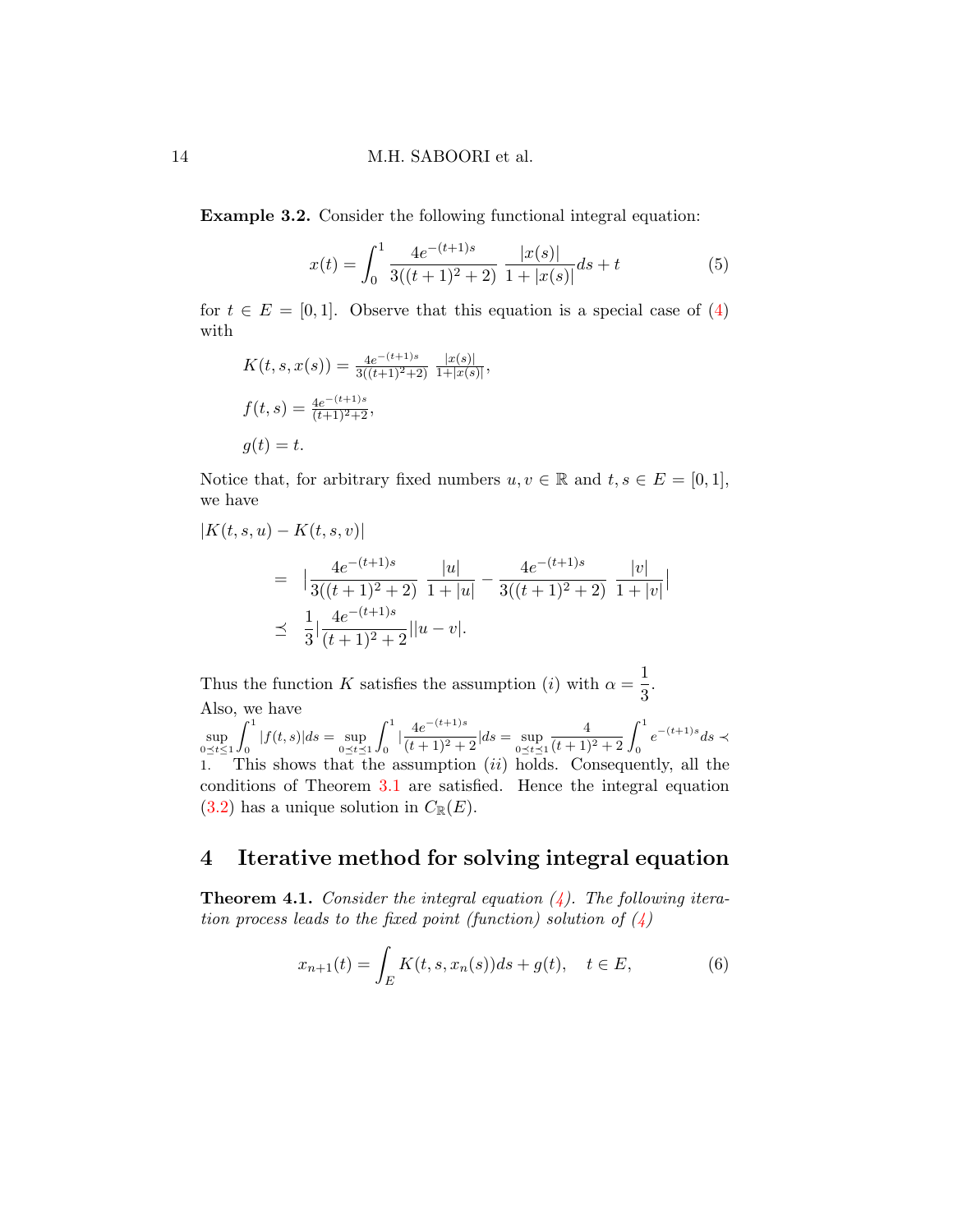where the initial guess  $x_0(t)$  can be any arbitrary function such as 0, 1, or t.

**Proof.** Assume that the exact solution of [\(4\)](#page-11-0) is  $\tilde{x}(t)$ . We have

$$
|x_1(t) - \tilde{x}(t)| = |\int_E (K(t, s, x_0(s) - K(t, s, \tilde{x}(s))ds)|
$$
  

$$
\leq \int_E \alpha |f(t, s)| |x_0(s) - \tilde{x}(s)| ds
$$
  

$$
\leq \alpha M,
$$

where  $M = \max |x_0(s) - \tilde{x}(t)|$ ,  $t \in E$ . One can show similarly that

$$
|x_2(t) - \tilde{x}(t)| \leq \alpha \int_E |f(t,s)||x_1(s) - \tilde{x}(s)|ds
$$
  

$$
\leq \alpha^2 M \int_E |f(t,s)|ds
$$
  

$$
\leq \alpha^2 M.
$$

Finally,

$$
|x_{n+1}(t) - \tilde{x}(t)| \le \alpha^{n+1} M.
$$

It is clear that when *n* tends to infinity,  $x_{n+1}(t)$  tends to the exact solution  $\tilde{x}(t)$ .  $\Box$  Consider the integral equation [\(6\)](#page-13-1), we set

$$
H(x_n(t)) = \int_E K(t, s, x_n(s))ds + g(t),
$$

so the integral equation  $(6)$  can be rewritten as follows:

$$
x_{n+1}(t) = H(x_n(t)).
$$

It is clear that the exact solution  $\tilde{x}(t)$  satisfies

$$
\tilde{x}(t) = H(\tilde{x}(t))
$$

and  $|\tilde{x}(t) - H(\tilde{x}(t))| = 0.$ 

Now in order to start the iterations for Example [3.2,](#page-13-0) we consider  $x_0(t) =$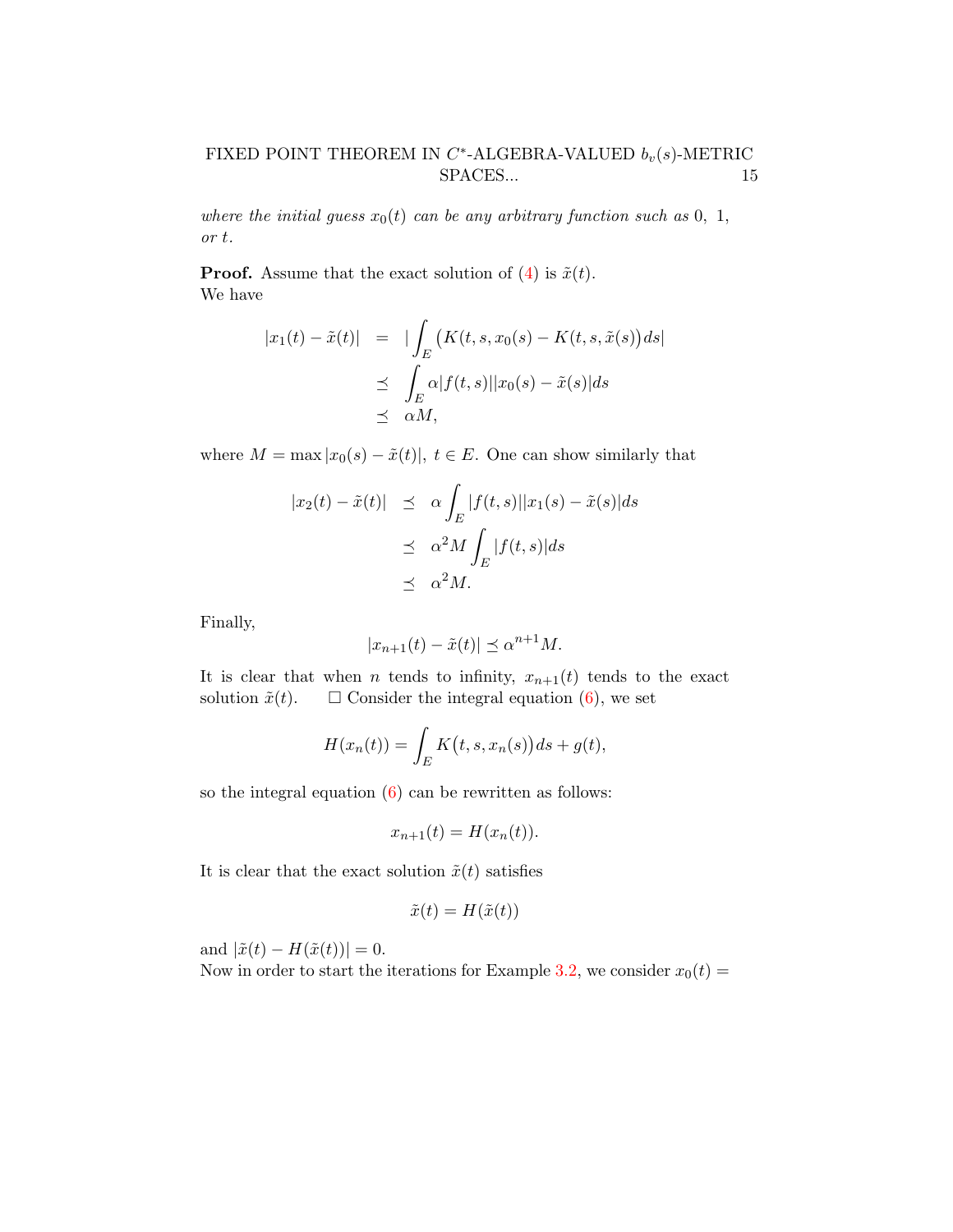0 and do four iterations according to relation [\(6\)](#page-13-1) to obtain  $x_4(t)$ . we have used Maple 2018 to plot

$$
|x_4(t) - x_3(t)| = |H(x_3(t)) - x_3(t)|
$$

in Figure [1,](#page-16-9) which shows small errors between  $x_3(t)$  and  $x_4(t)$ , and it can be considered as a good approximation for the exact solution  $\tilde{x}(t)$ . In Figure [2,](#page-16-10) we have plotted  $x_4(t)$  in the interval  $[0, 1]$ .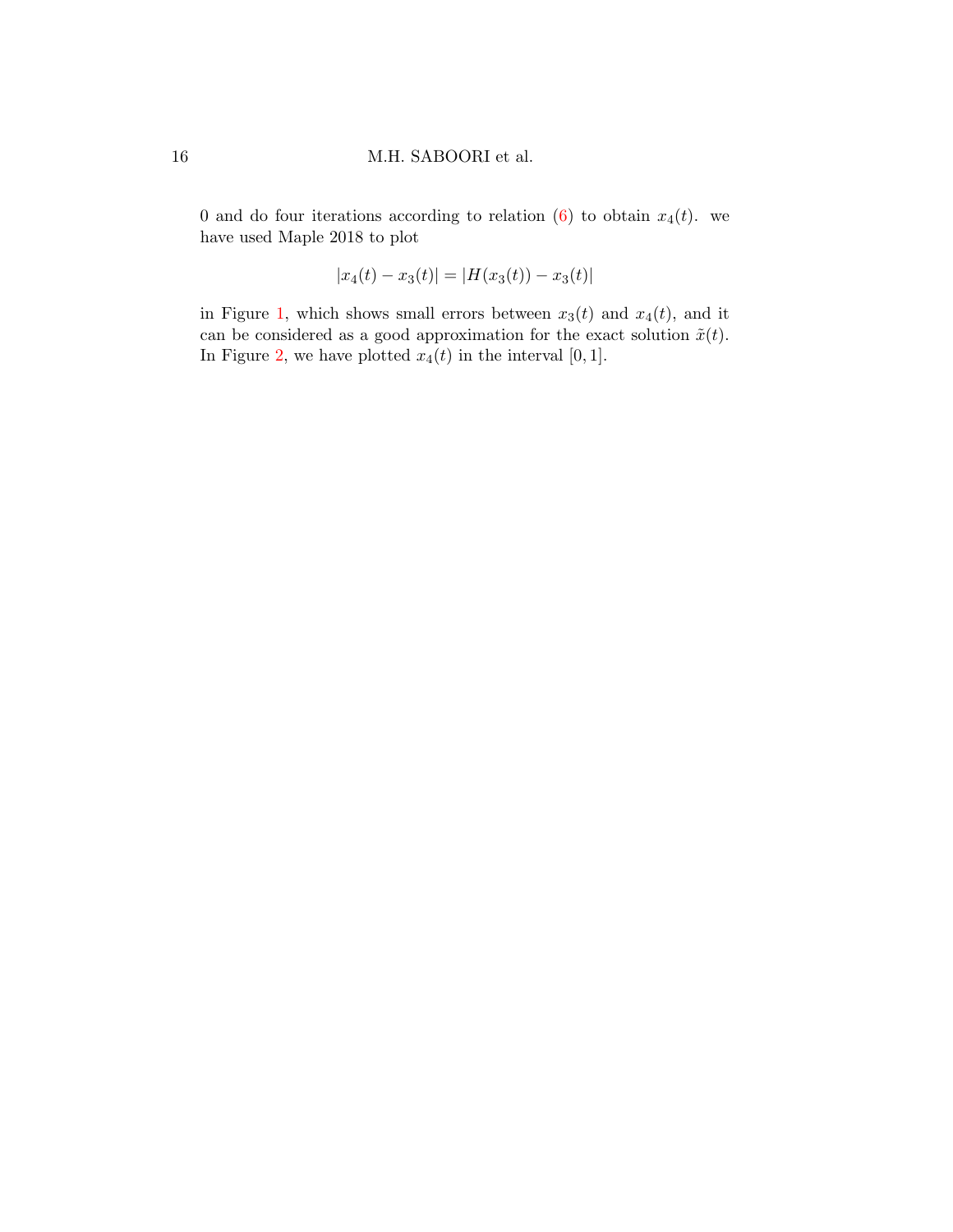<span id="page-16-9"></span>**Figure 1:** graph of  $|x_4(t) - x_3(t)|$ 

**Figure 2:** graph of  $x_4(t)$ 

#### References

- <span id="page-16-10"></span><span id="page-16-3"></span>[1] S. Aleksić, Z. Kadelburg, Z.D. Mitrovic, and S. Radenovic, A new survey: Cone metric spaces, *J. Int. Math. Virtual Inst*, 9 (2019), 93–121.
- <span id="page-16-7"></span>[2] S. Aleksić, Z.D. Mitrović, and S. Radenović, A fixed point theorem of Jungck in  $b_v(s)$ -metric spaces, *Period. Math. Hung*, 77 (2018), 224–231.
- <span id="page-16-1"></span>[3] I.A. Bakhtin, The contraction mapping principle in quasimetric spaces, Funct. Anal. Unianowsk Gos. Ped. Inst, 30 (1989), 26– 37.
- <span id="page-16-0"></span>[4] S. Banach, Sur les operations dans les ensembles abstraits et leurs applications aux equations integrals, Fundam. Math, 3 (1922), 133– 181.
- <span id="page-16-4"></span>[5] S. Batul, and T. Kamran,  $C^*$ -Valued contractive type mapping, Fixed Point Theory Appl, 142 (2015), 9 pp.
- <span id="page-16-2"></span>[6] A. Branciari, A fixed point theorem of Banach-Caccioppoli type on a class of generalized metric spaces, Publ. Math. Debrecen, 57 (2000), 31–37.
- <span id="page-16-8"></span>[7] R.G. Douglas, Banach Algebra Techniques in Operator Theory., Springer, Berlin (1998).
- <span id="page-16-5"></span>[8] T. Kamran, M. Postolache, A. Ghiura, S. Batul, and R. Ali, The Banach contraction principle in  $C^*$ -algebra-valued b-metric spaces with application, Fixed Point Theory Appl, 10 (2016), 1-7.
- <span id="page-16-6"></span>[9] C. Klin-eama, and P. Kaskasemay, Fixed point theorems for cyclic  $contractions in C*-algebra-valued b-metric spaces, J. Funct. Spaces,$ 2016, Article ID 7827040, (2016), 16 pp.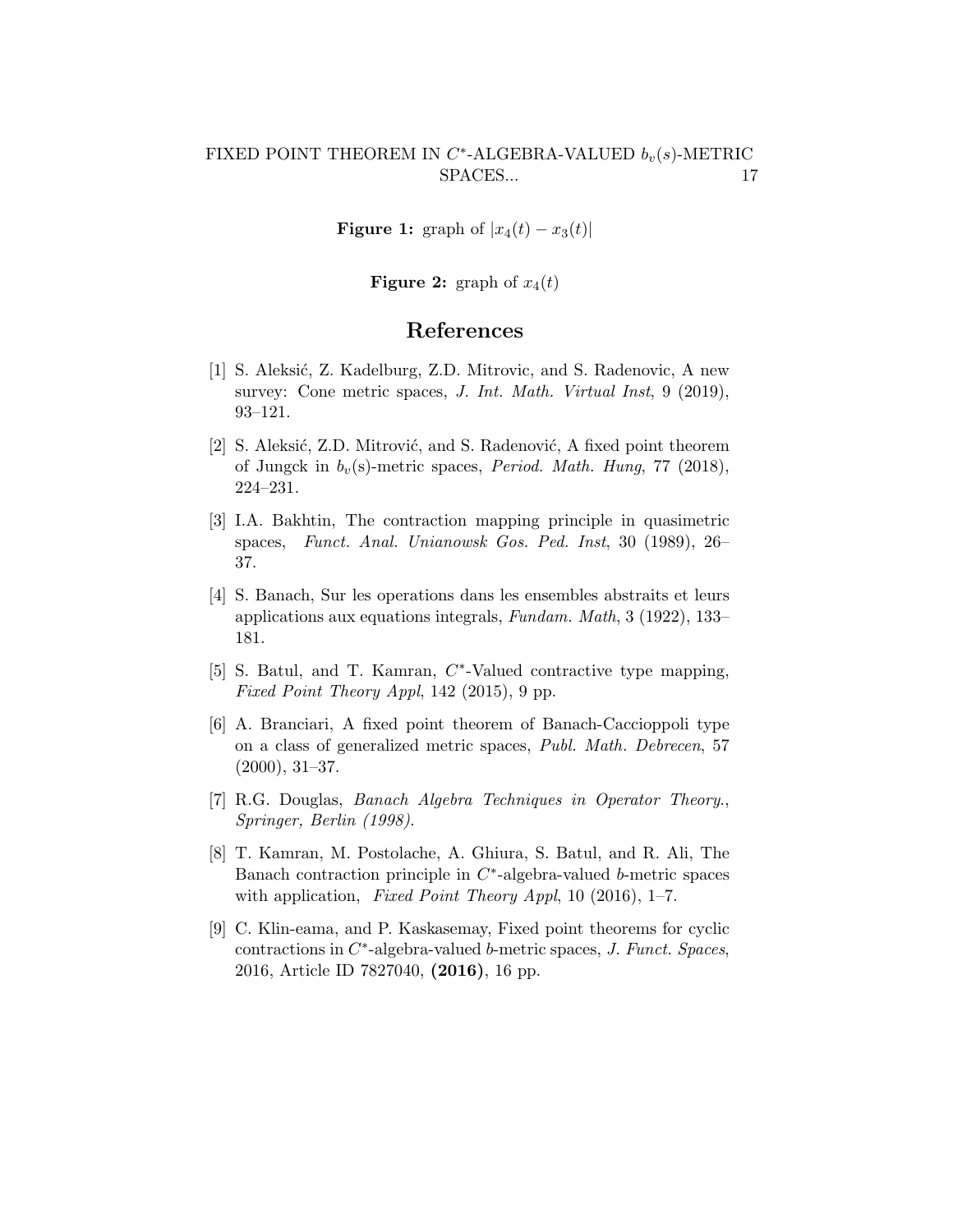#### 18 M.H. SABOORI et al.

- <span id="page-17-2"></span>[10] Z. Ma, and L. Jiang,  $C^*$ -algebra-valued b-metric spaces and related fixed point theorems, Fixed Point Theory Appl, 222 (2015), 1–12.
- <span id="page-17-1"></span>[11] Z. Ma, L. Jiang, and H. Sun, C\*-Algebra-valued metric spaces and related fixed point Theorems, J. Fixed Point Theory Appl, 206  $(2014), 1-11.$
- <span id="page-17-0"></span>[12] Z.D. Mitrovic, and S. Radenovic, The Banach and Reich contractions in  $b_v(s)$ -metric spaces. J. Fixed Point Theory Appl, 19 (2017), 3087–3095.
- <span id="page-17-6"></span>[13] G.J. Murphy, C<sup>\*</sup>-Algebras and Operator Theory, Academic Press, London (1990).
- <span id="page-17-3"></span>[14] S. Radenović, P. Vetro, A. Nastasi, and L.T. Quan, Coupled fixed point theorems in  $C^*$ -algebras-valued b-metric spaces. Scientific publications of the state University of Novi Pazar, Ser. A: Appl. Math. Inform. and Mech, 1 (2017), 81–90.
- <span id="page-17-4"></span>[15] D. Shehwar, and T. Kamran,  $C^*$ -valued  $G$ -contractions and fixed points, J. Inequal. Appl, 304 (2015), 1–8.
- <span id="page-17-5"></span>[16] V. Todorćević, Subharmonic behavior and quasiconformal mappings, Anal. Math. Phys, 3 (2019), 1211–1225.

#### Mohammad Hassan Saboori

Department of Mathematics Graduated PhD of Mathematics Mashhad Branch, Islamic Azad University, Mashhad, Iran. E-mail: mhs72859@gmail.com

#### Mahmoud Hassani

Department of Mathematics Associate Professor of Mathematics Mashhad Branch, Islamic Azad University, Mashhad, Iran. E-mail: hassani@mshdiau.ac.ir

#### Reza Allahyari

Department of Mathematics Assistant Professor of Mathematics